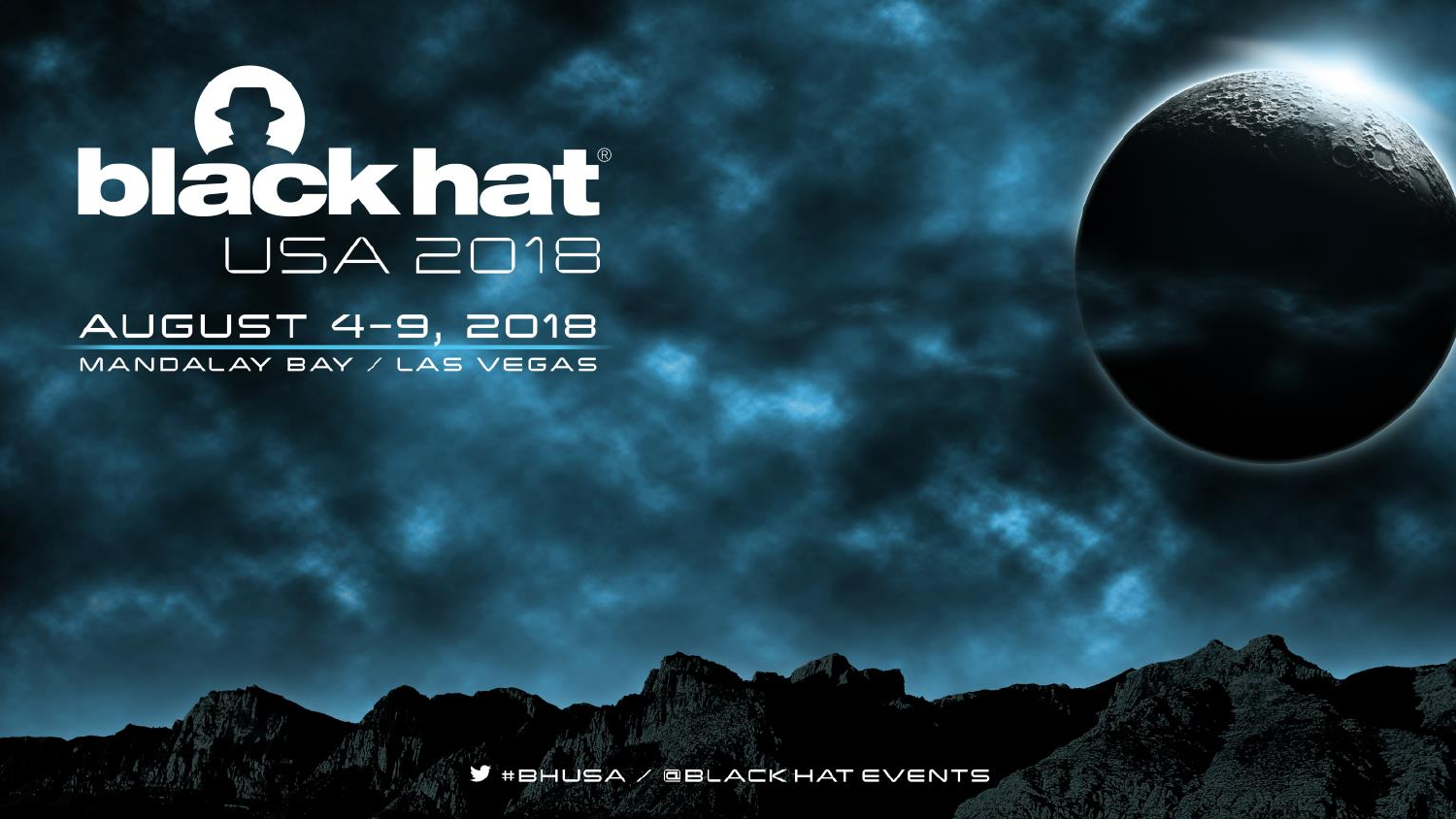

### SDL That Won't Break the Bank

**#BHUSA** 

Steve Lipner Executive Director SAFECode Lipner@SAFECode.org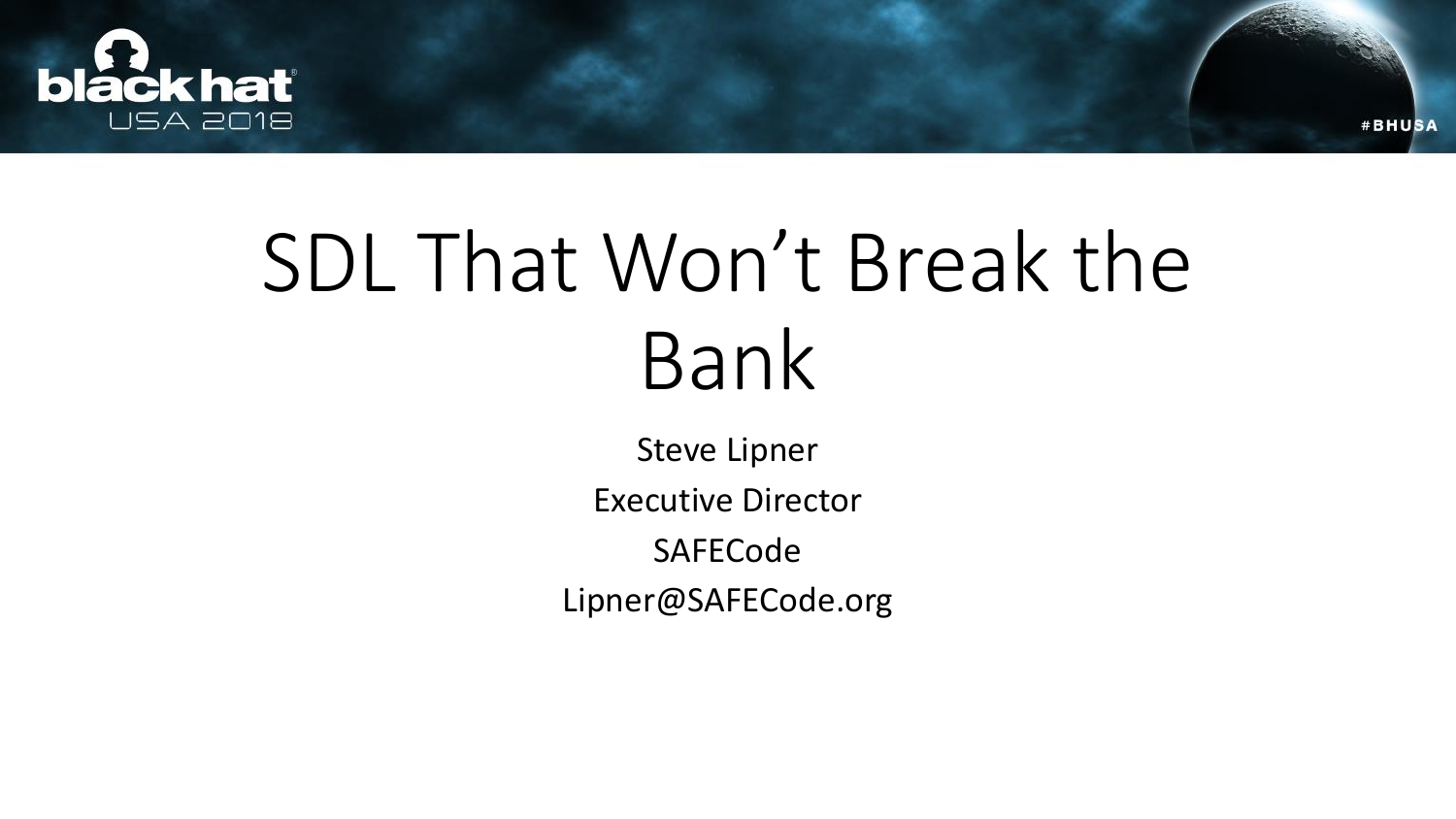



- Introduction
- SDL history and origins
- SDL big picture
- SDL for smaller/newer organizations
- Basic Principles
- What to do next
- Some final basics
- Conclusions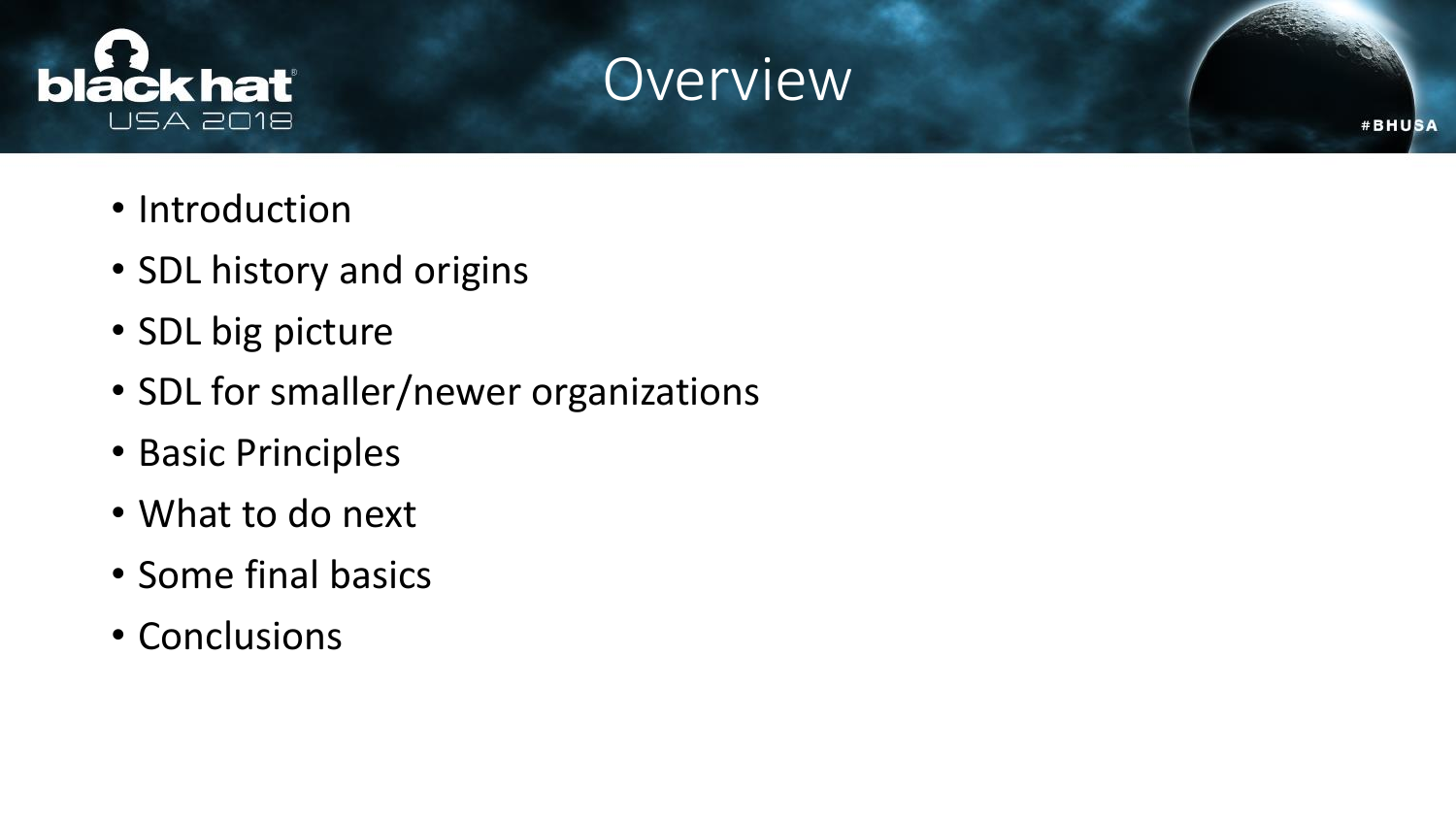

#### Introduction

- This briefing is targeted at organizations that are getting started with SDL
	- New organizations with limited resources
	- Small organizations
	- Organizations that haven't paid attention to software security
- For bigger organizations that are big targets perhaps a useful guide to getting started
	- But should expect to wind up doing everything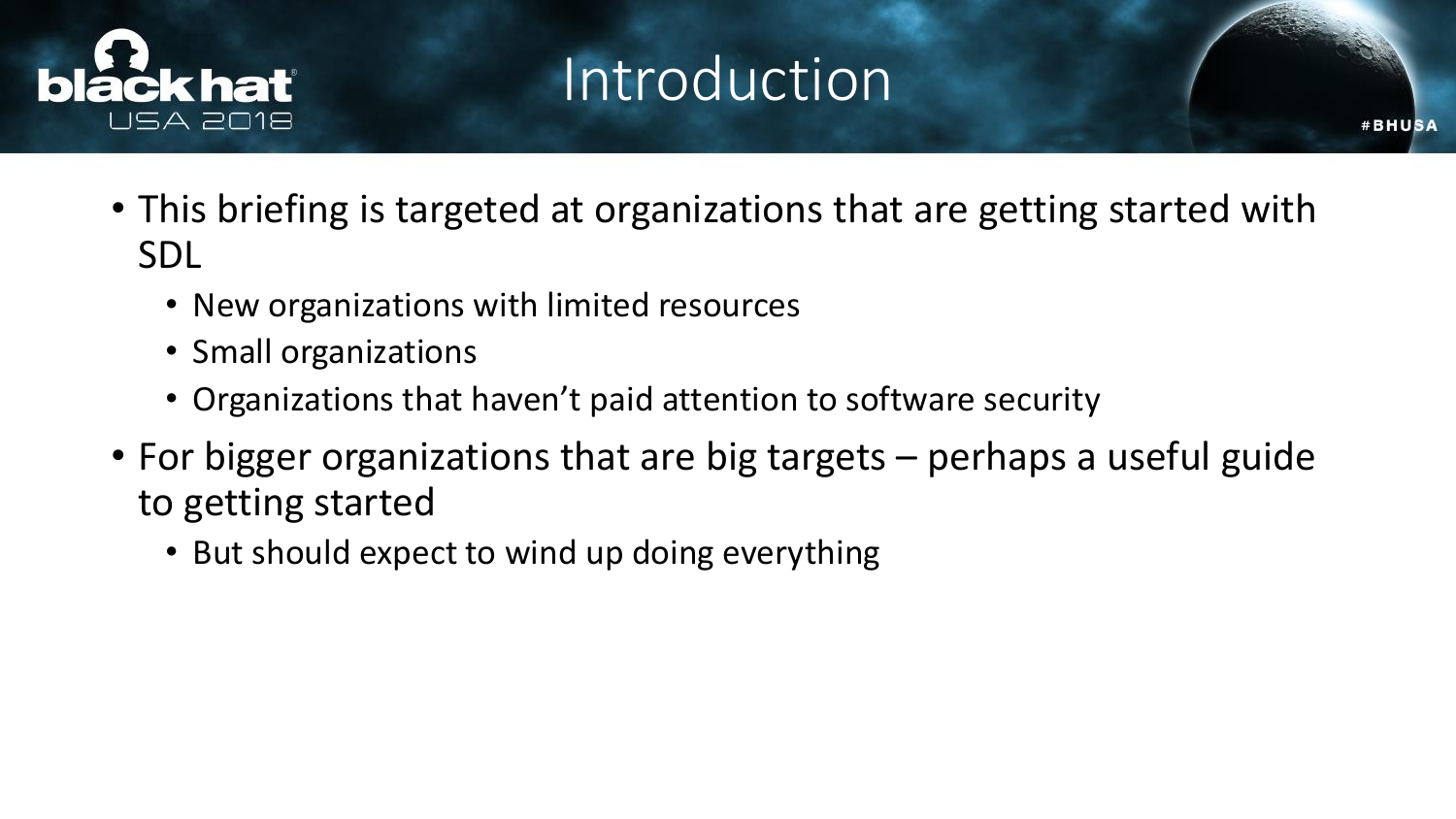

## SDL History and Origins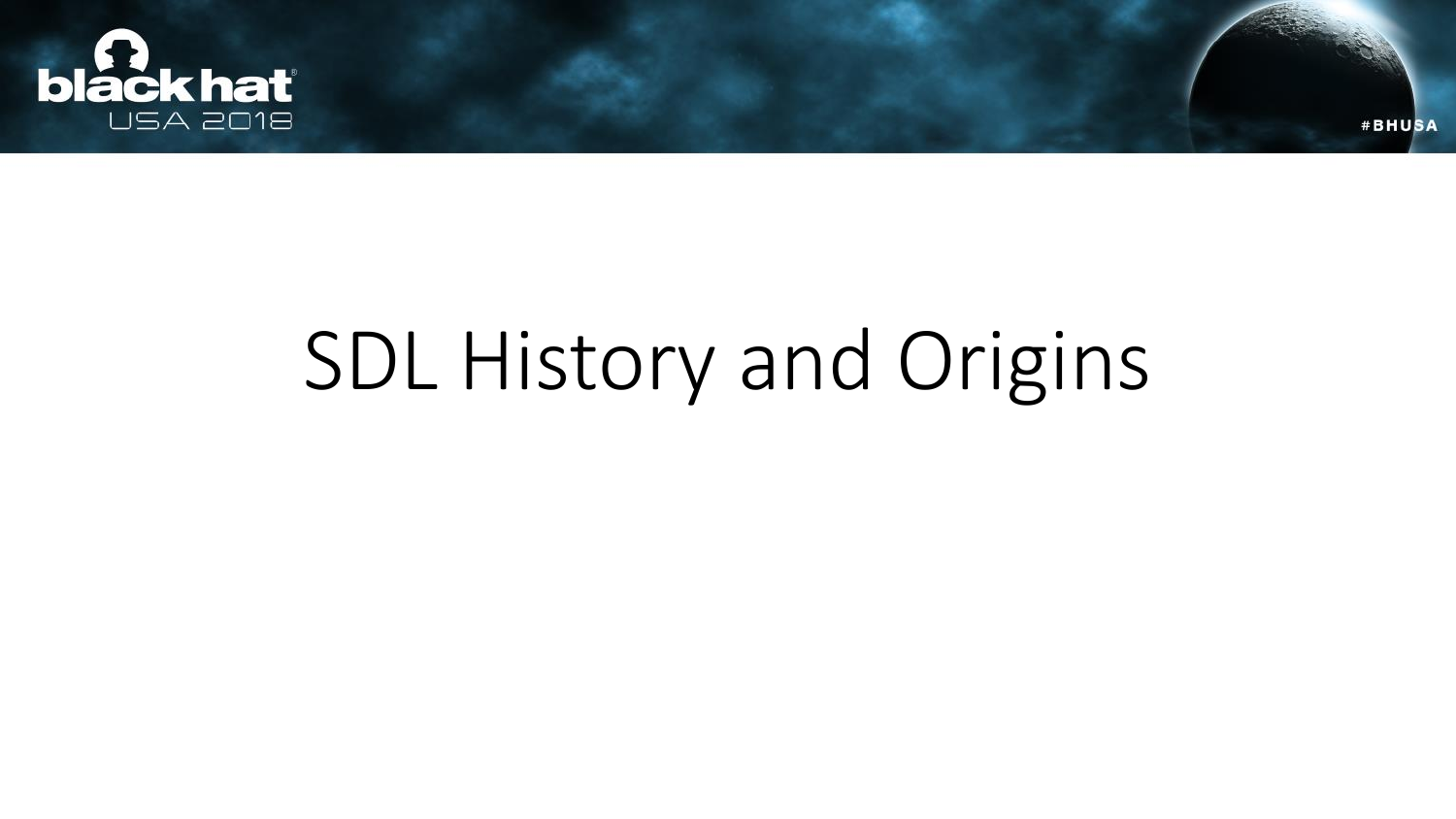

#### SDL Pre-History

- First there was Windows
- Then there was the Security Response Center
- Then there was Code Red, Nimda, UPnP
- Then there was Trustworthy Computing
- Then there was the Windows Server 2003 Security Push
	- Trained everybody
	- Deployed the tools we had
	- Told everybody to stop work, do security reviews, fix bugs
- Pre-ship "audit" confirmed effectiveness of what was done
- Effectiveness led to decision to create sustained process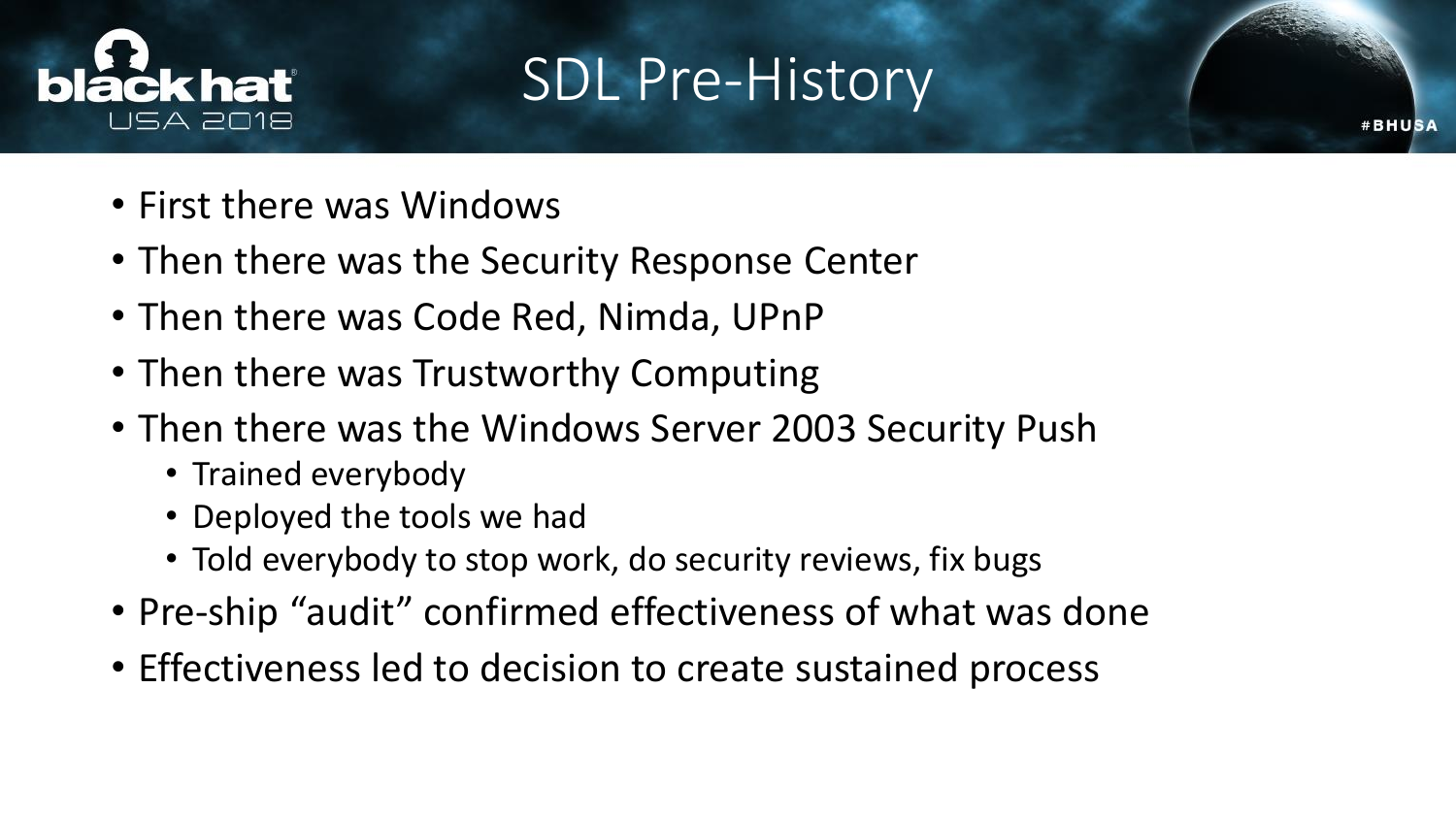

#### Creating the SDL

- Initial SDL (v 2.0) derived from Windows Security Push
	- Train engineers
	- Identify things the engineers must do to create secure software (more about this later)
	- Distribute "must do" activities throughout development cycle
- Final Security Review was the successor to the "audit"
	- Did the engineering team do the SDL?
	- Any major problems left?
	- Not "test security in at the end"
- Updated SDL on a (more or less) regular cadence
	- New classes of vulnerabilities
	- New techniques for secure development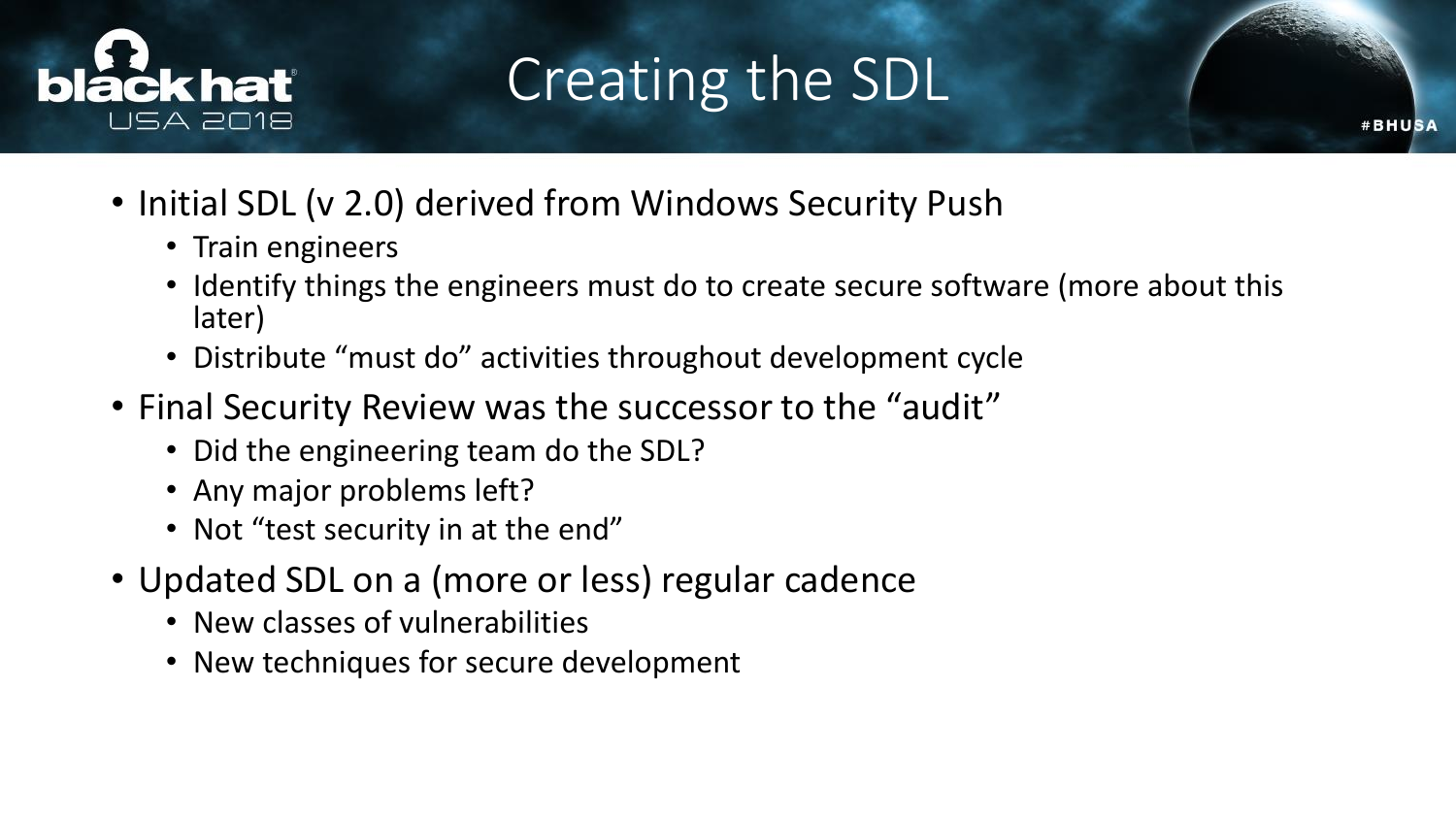

## SDL Big Picture (or picture of a big SDL)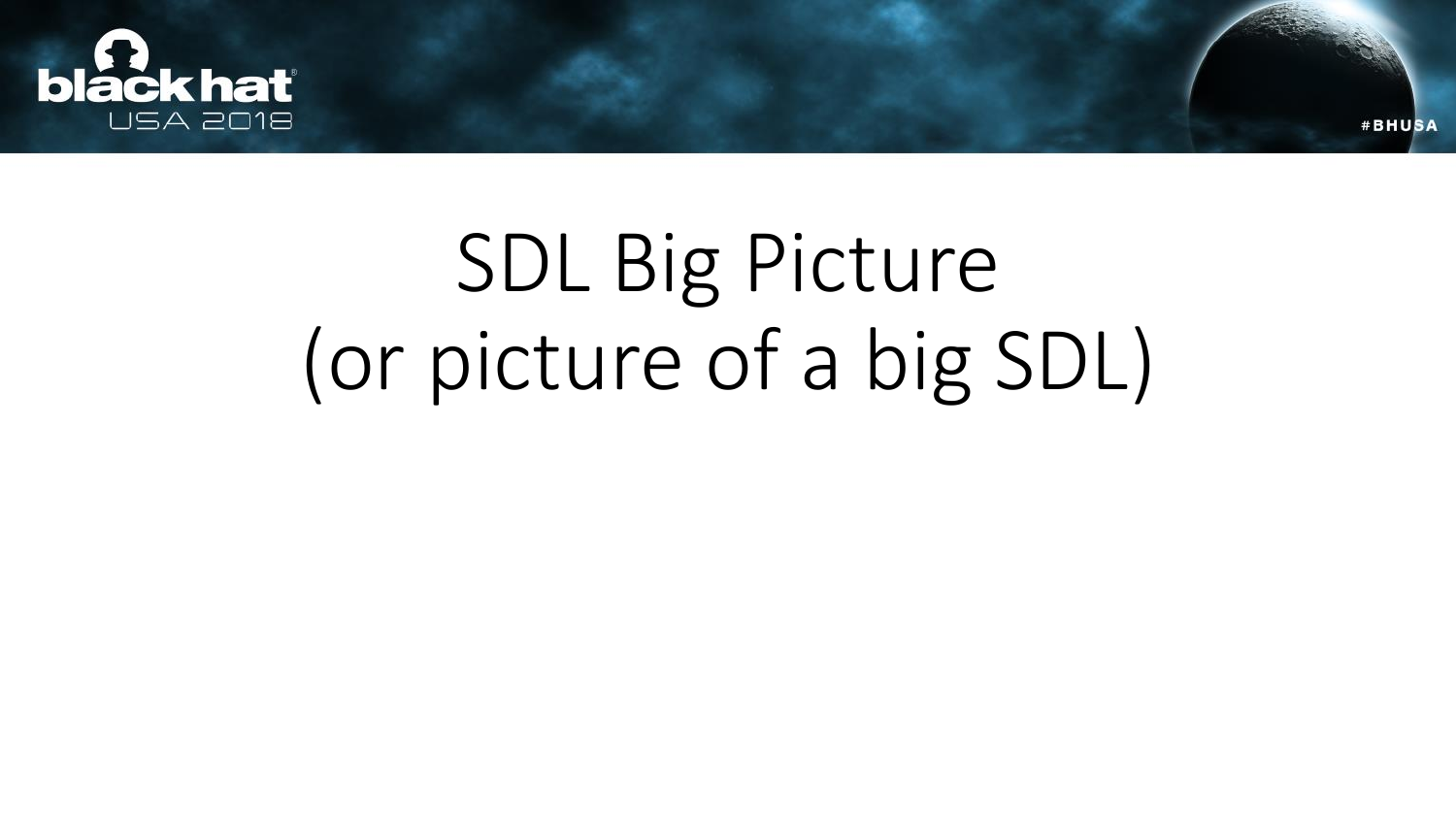

#### SDL Process Overview



Microsoft Representation, roughly 2008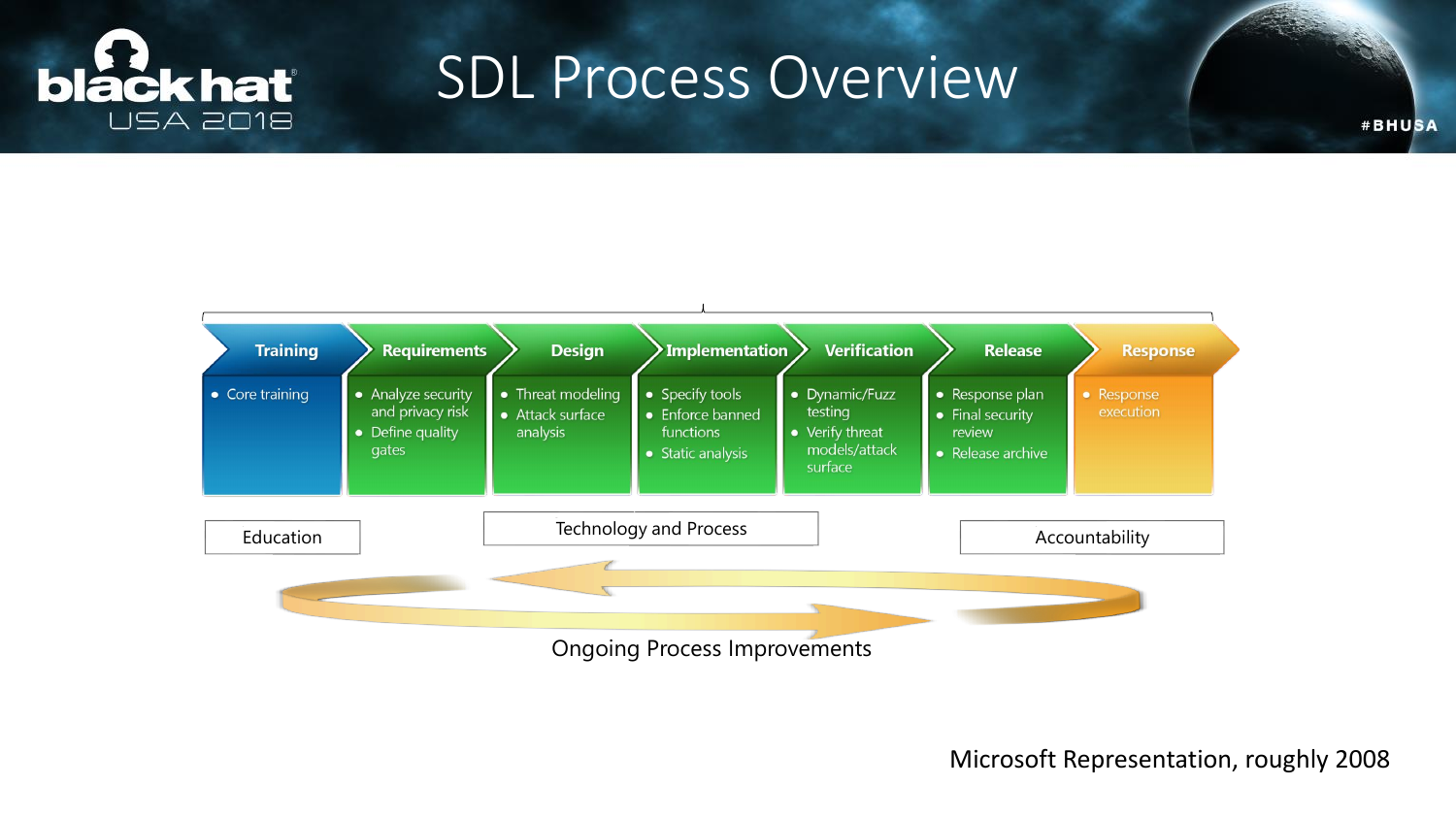#### láck hať **USA 2018**

#### SAFECode Fundamentals

- Design
	- Secure Design Principles
	- Threat Modeling
	- Perform Architectural and Design Reviews
	- Develop an Encryption Strategy
	- Standardize Identity and Access Management
	- Establish Log Requirements and Audit Practices
- Secure Coding Practices
	- Establish Coding Standards and Conventions
	- Use Safe Functions Only
	- Use Current Compiler and Toolchain Versions and Secure Compiler Options
	- Use Code Analysis Tools To Find Security Issues Early
	- Handle Data Safely
	- Handle Errors
- Manage Security Risk Inherent in the Use of Third-party Components
- Manual Testing
	- Perform Manual Verification of Security Features/Mitigations
	- Perform Penetration Testing
- Automated Testing
	- Use Static Analysis Security Testing Tools
	- Perform Dynamic Analysis Security Testing
	- Fuzz Parsers
	- Network Vulnerability Scanning
	- Verify Secure Configurations and Use of Platform **Mitigations**
	- Perform Automated Functional Testing of Security Features/Mitigations
- Manage Security Findings
	- **Define Severity**
	- Risk Acceptance Process
- Vulnerability Response and Disclosure
	- Define Internal and External Policies
	- Define Roles and Responsibilities
	- Ensure that Vulnerability Reporters Know Who to Contact
	- Manage Vulnerability Reporters
	- Monitor and Manage Third-party Component Vulnerabilities
	- Fix the Vulnerability
	- **Identify Mitigating Factors or Workarounds**
	- Vulnerability Disclosure
	- Secure Development Lifecycle Feedback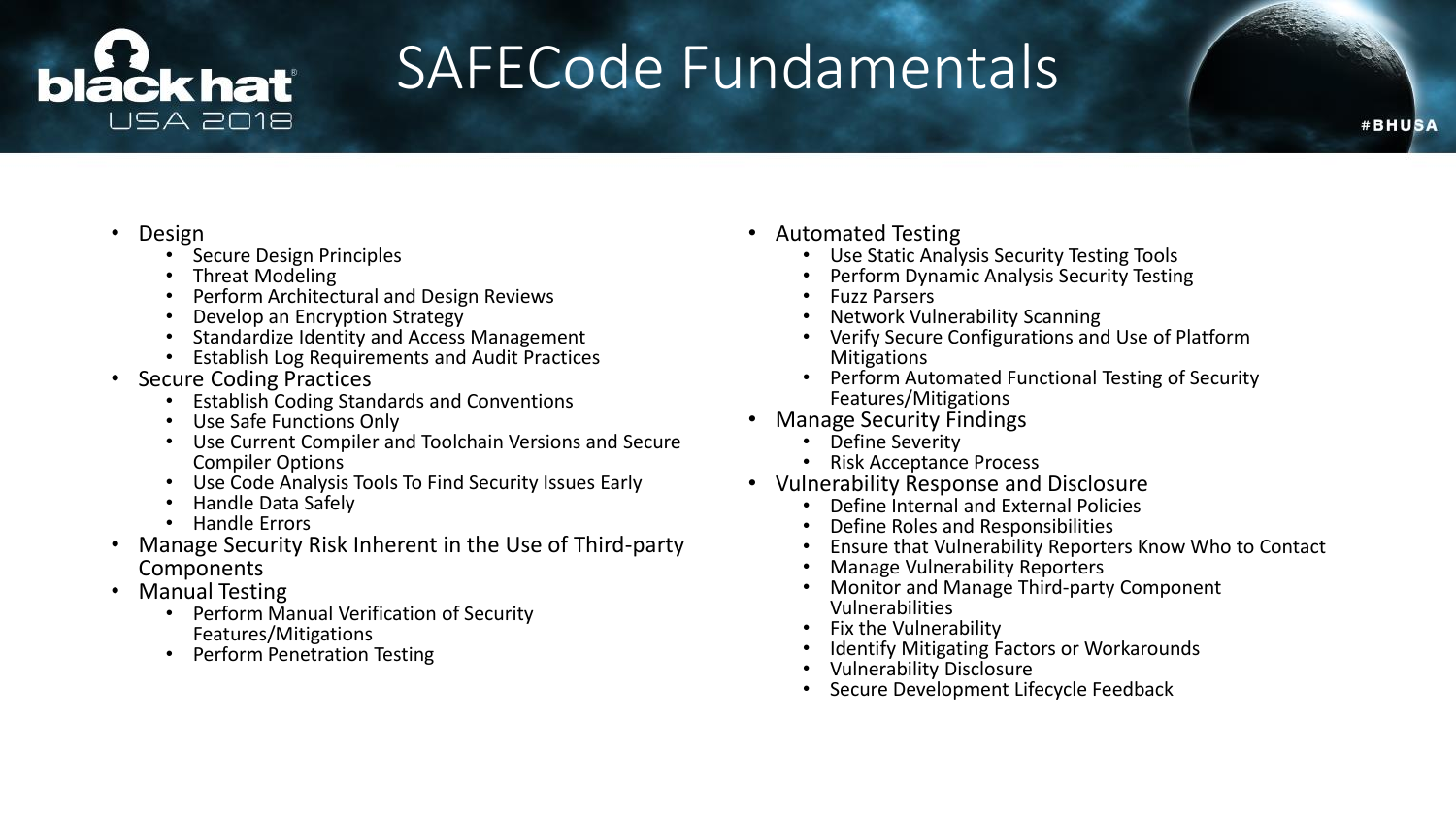

## SDL for Smaller/Newer Organizations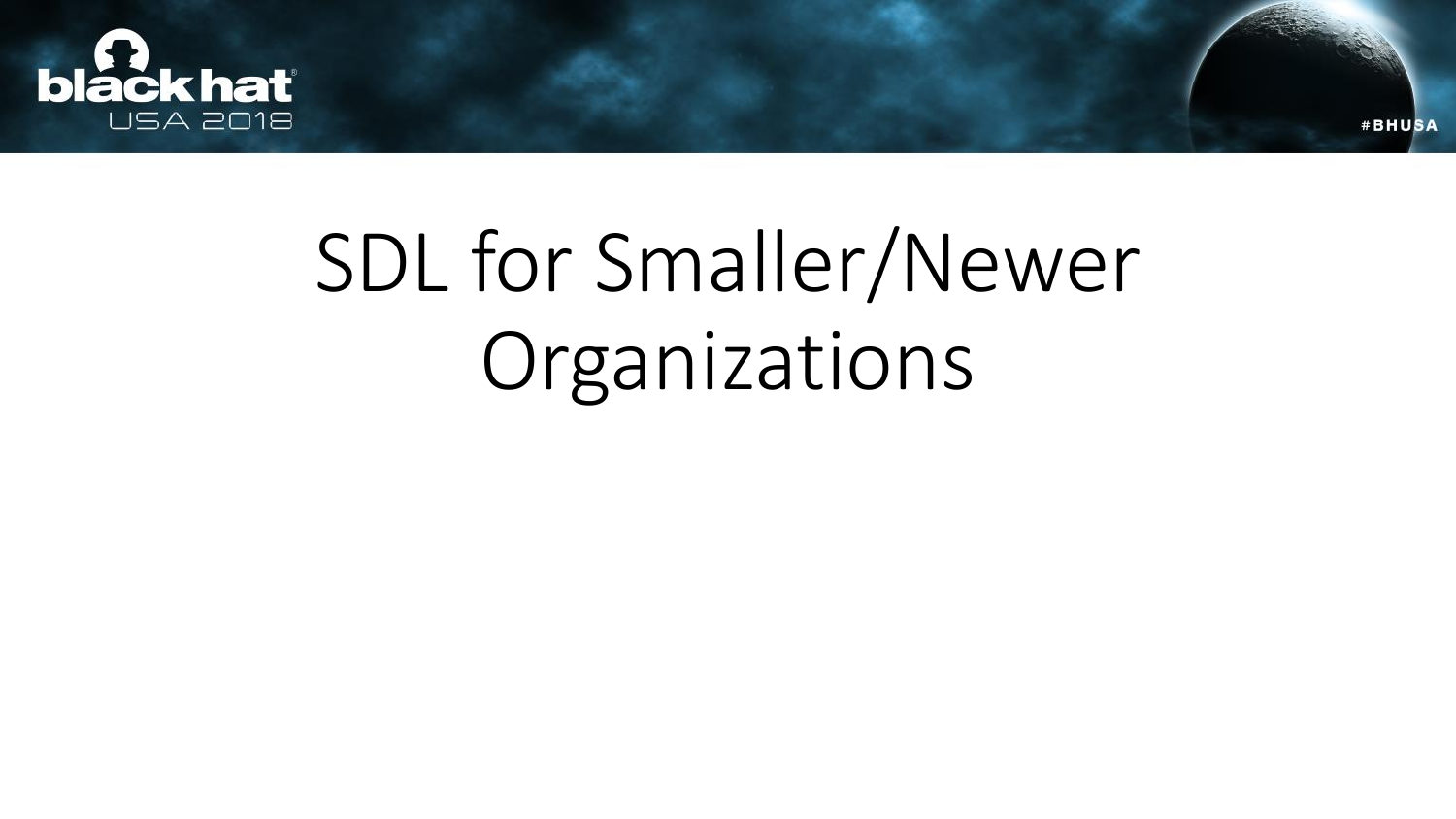#### lack hat What If You're Not Microsoft? USA 2018

- First SDL processes were created at big companies
	- I've talked about Microsoft
	- Other SAFECode member companies
	- Other large companies
- For a big company
	- You write a lot of code
	- Products are under heavy scrutiny by vulnerability researchers and attackers

- Security problems create intense customer pressure
- Policy may be "do everything"
- For a small company
	- "Do everything" is probably unaffordable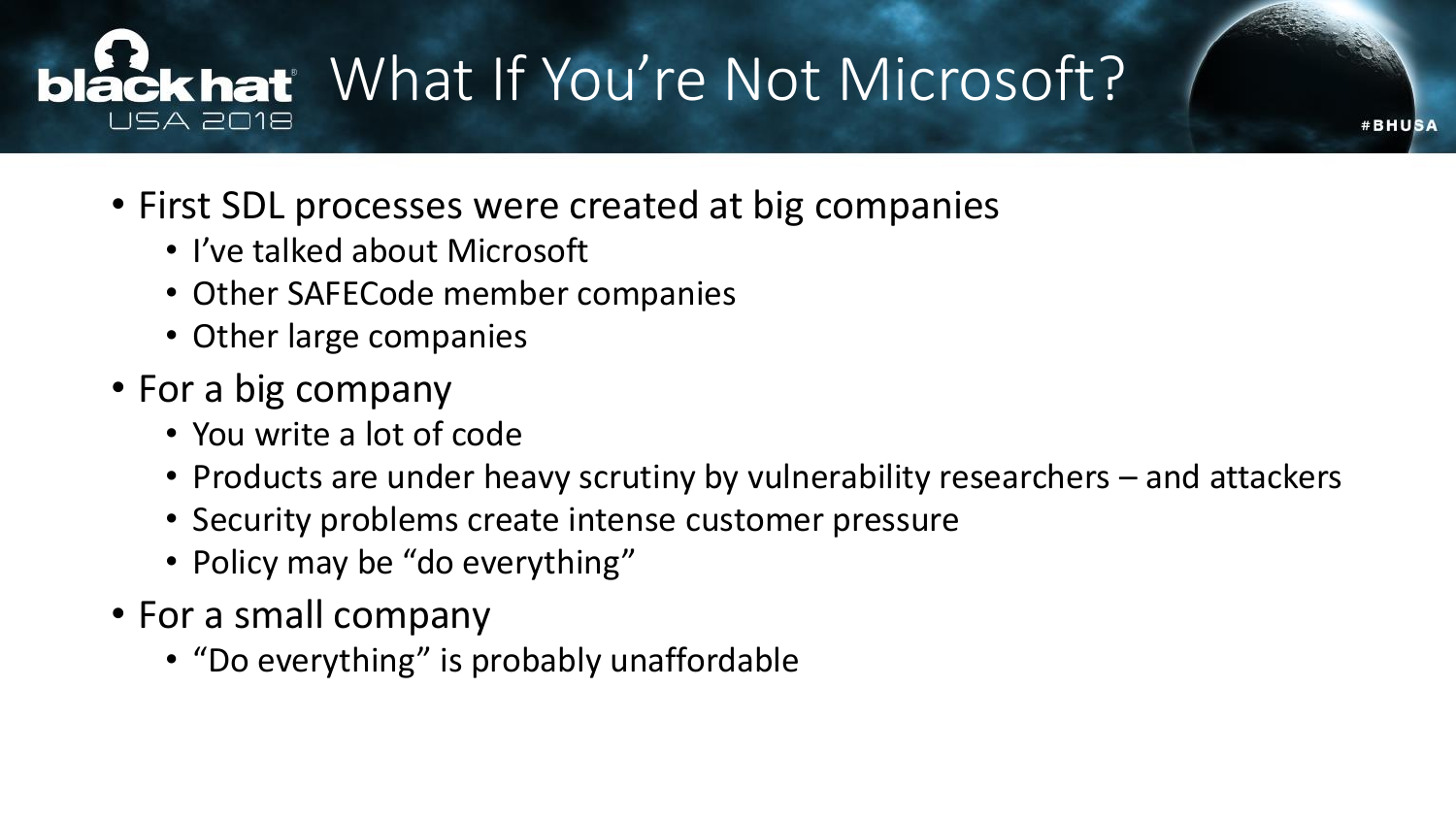### Smaller Organizations ackhat Advantages and Disadvantages

- ⁺ Maybe less scrutiny
- ⁺ Maybe less critical to customers (or maybe not!)
- ⁺ Probably smaller, simpler product family
- May depend more on code other organizations write
- ⁻ Probably smaller security team
- ⁻ Probably less budget for security tools and training
- ⁻ Maybe less management commitment to product security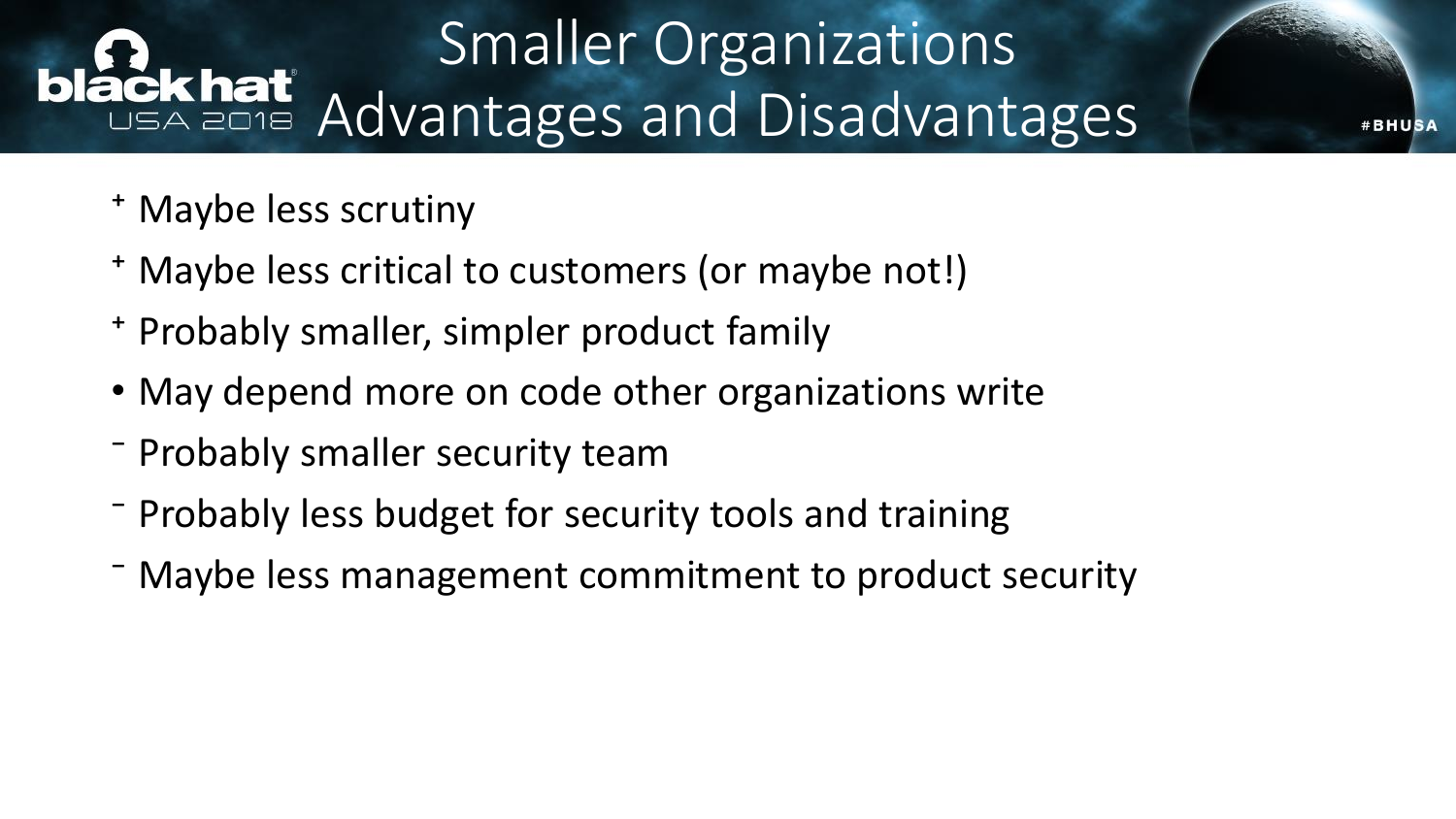

#### Basic Principles For SDL

- The developers are responsible for creating secure software
- The security team supports the developers
	- Training
	- Tools
	- Consultation
	- Validation (but not "penetration testing security in")
- Rely on root cause analysis and continuous improvement
	- Know why vulnerabilities occur
	- Figure out how to prevent them
	- Update your process, tools, training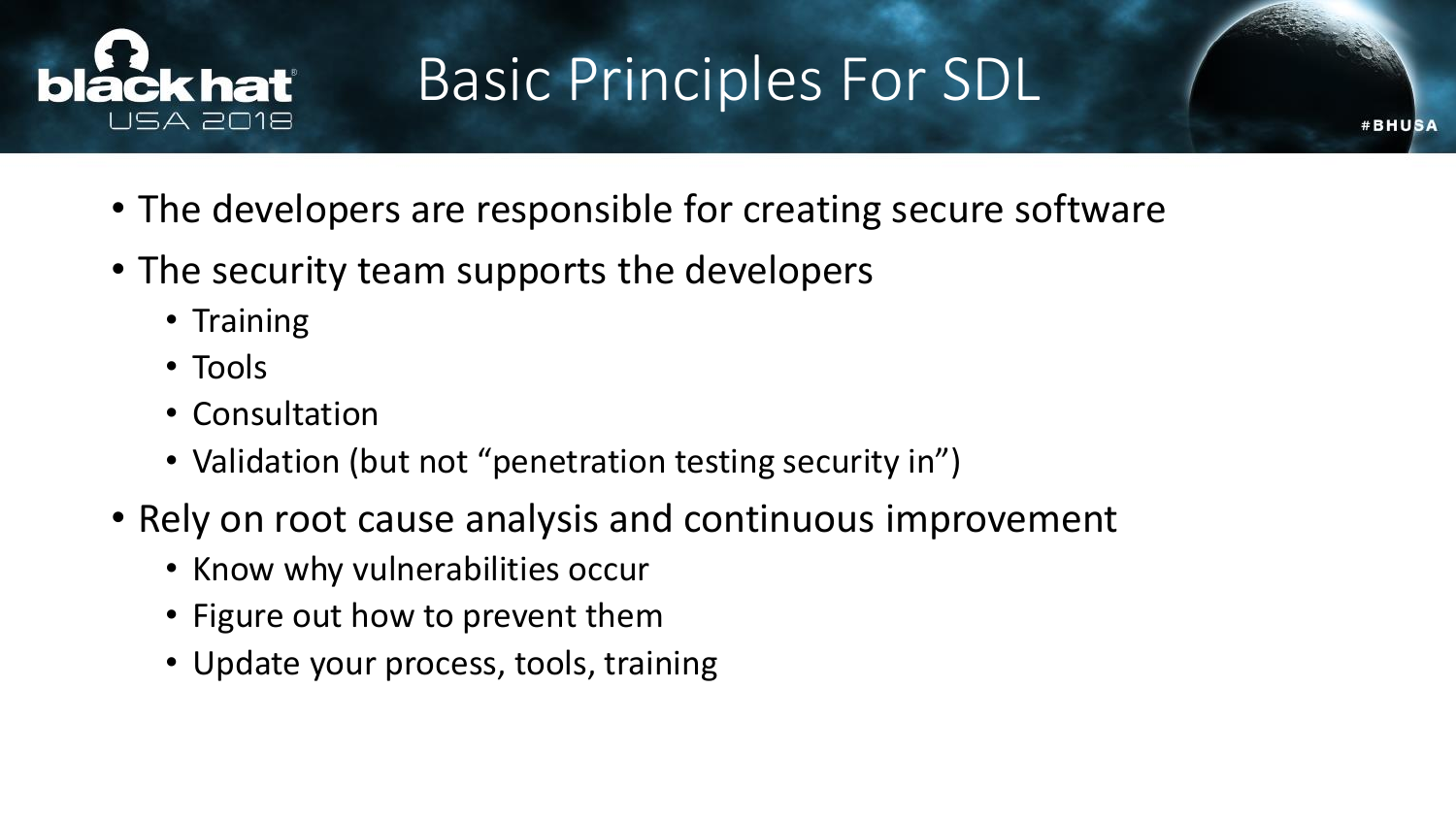

### So What To Do?

- Following slides suggest measures to incorporate in a "starter" SDL
- These are in (my estimated, rough) priority order and show
	- What
	- Why
	- How (and resources)
- I'm assuming an established organization with shipping products that wants or needs to create an SDL
- I'm identifying discrete activities that go in your dev process "where they fit" – integrate as appropriate whether Agile, DevOps, Spiral…
- Your mileage will vary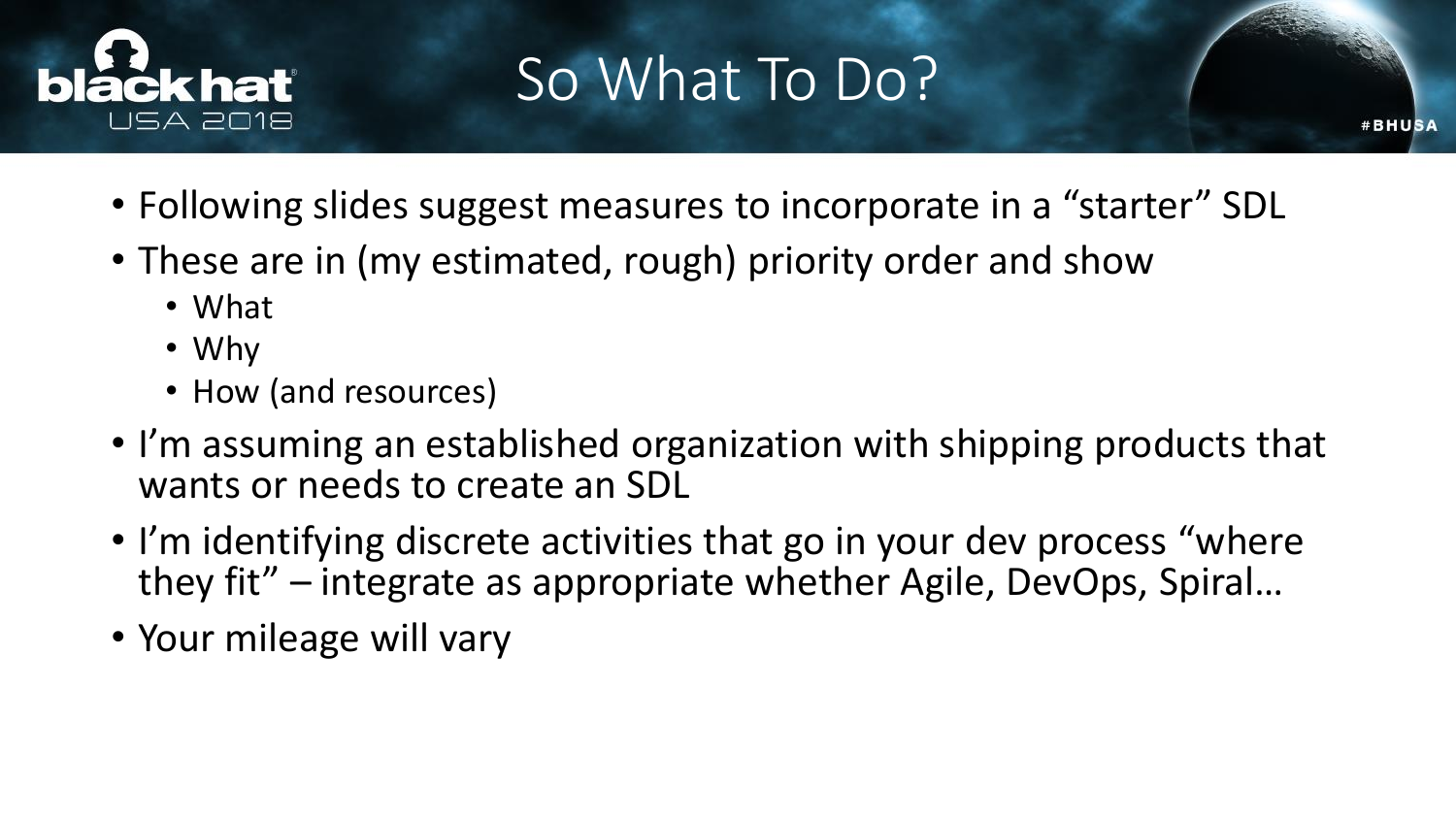

#### Have A Response Process

- Be prepared to accept vulnerability reports
	- Have an email alias and a website, answer reports
	- Fix reported *and related* vulnerabilities timely and correctly
	- Do root cause analysis
		- Why did we have this vulnerability?
		- *How can we adapt our development process to prevent prevalent vulnerabilities?*
- Response process is a key input to the definition of your SDL!
	- It's a good source of input on the state of your software security
	- It also helps build customer confidence even if you don't have an SDL
- ISO 29147 and ISO 30111 are valuable guides for response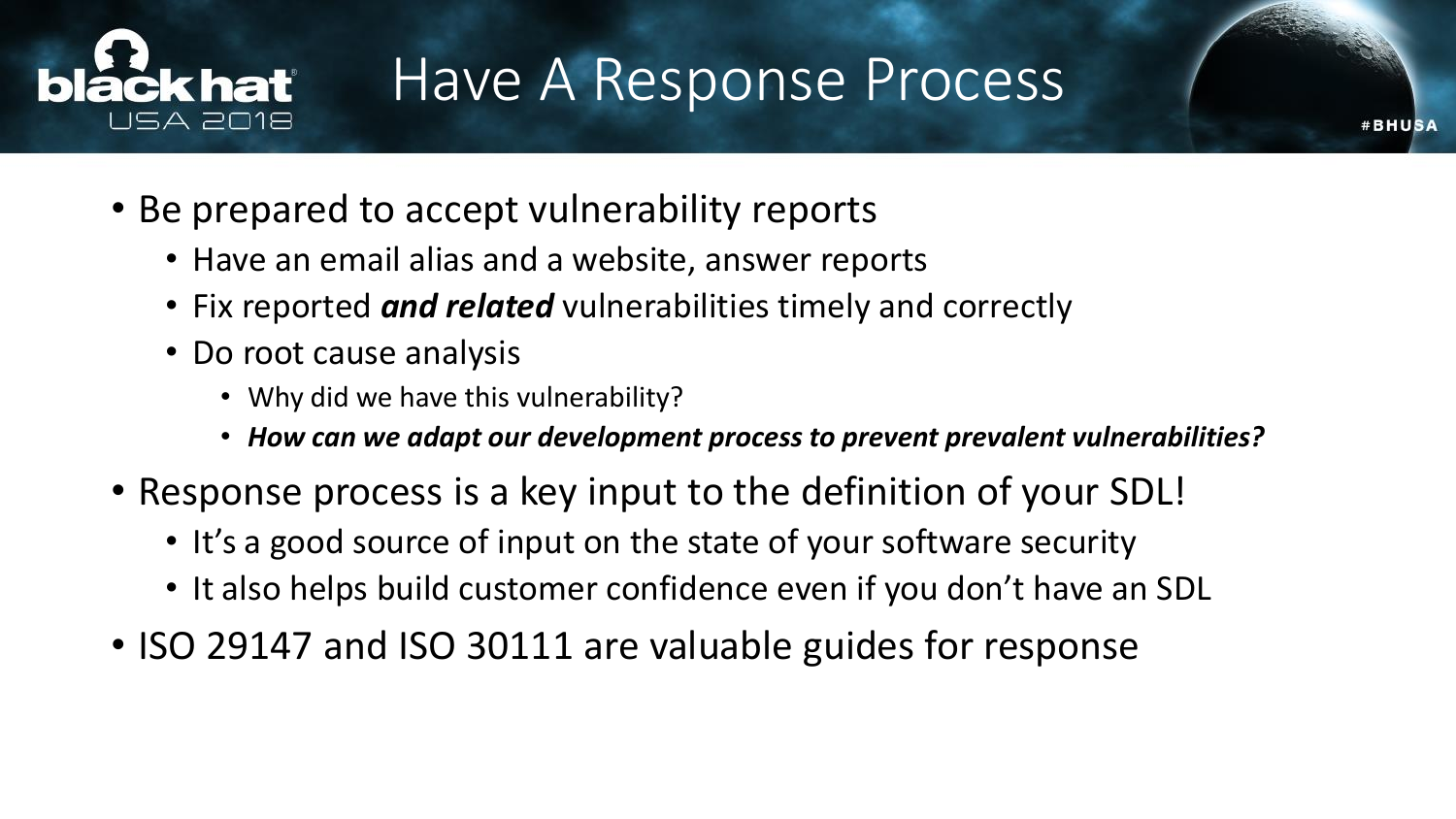

#### Track Security Work

- Have a way to know what you've done
	- Fixing individual code bugs
	- Executing parts of your SDL process
- If you don't know what you've done, you're flying blind
	- When things go wrong, you don't know why
	- You don't have a good idea what parts of your process are working you may not even have a process
- The more integrated SDL tracking is with your development bug tracking, the better
	- Add the bug types and effects
	- There are some commercial tools for common tracking systems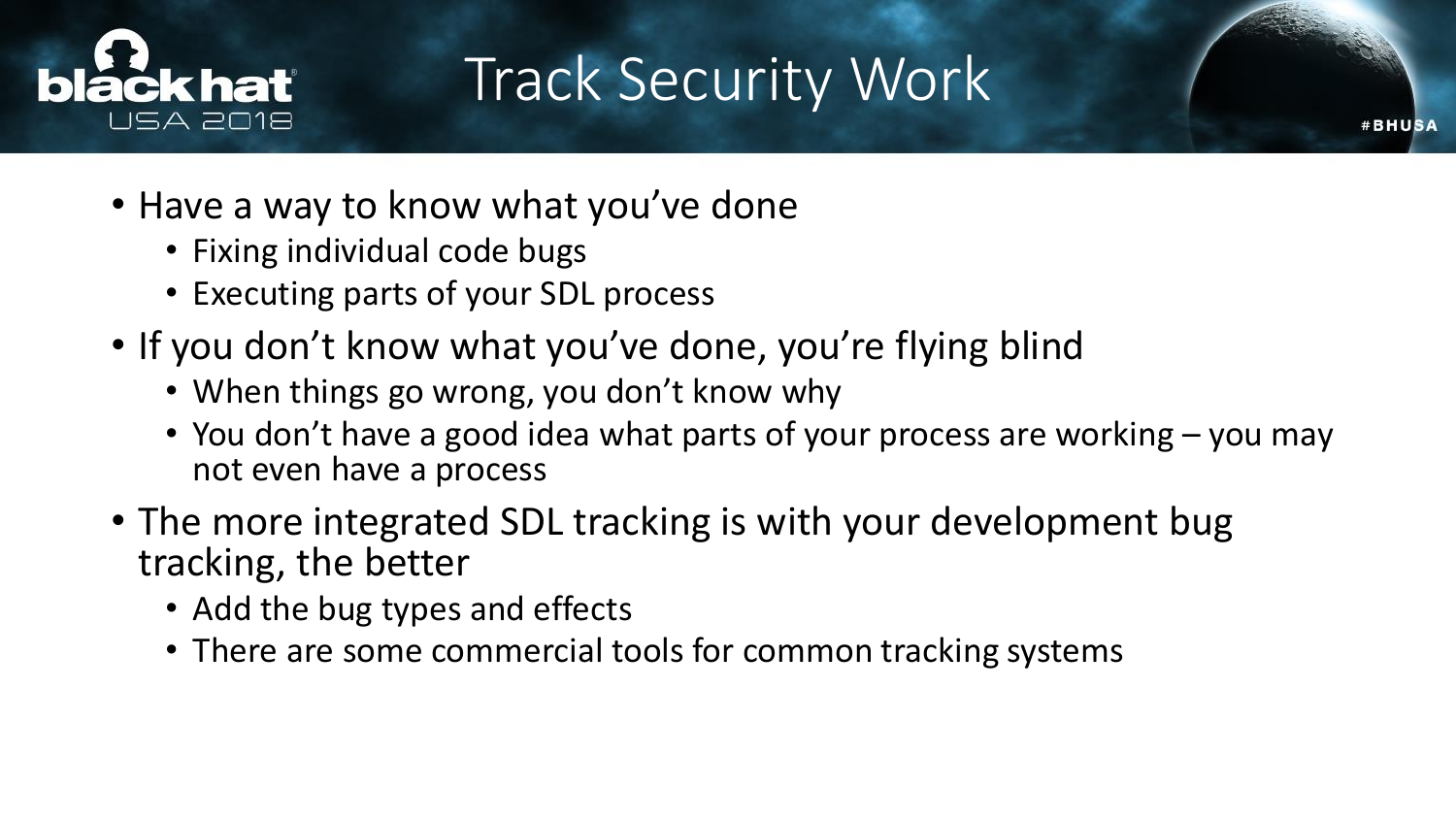

### Have a Rating System and Bug Bar

- Think about the severity of different kinds of vulnerabilities and know which are "must fix"
	- Would you delay shipping to eliminate this problem?
	- Security bugs get rated by severity in the tracking system
- Not all vulnerabilities are created equal
	- Impact and exploitability matter
- Impact will depend on the product and how it's used
	- Simpler severity rating system is probably better
	- You will probably underestimate ease of discovery and exploitation
	- CVSS v3 and Microsoft bug bar are useful references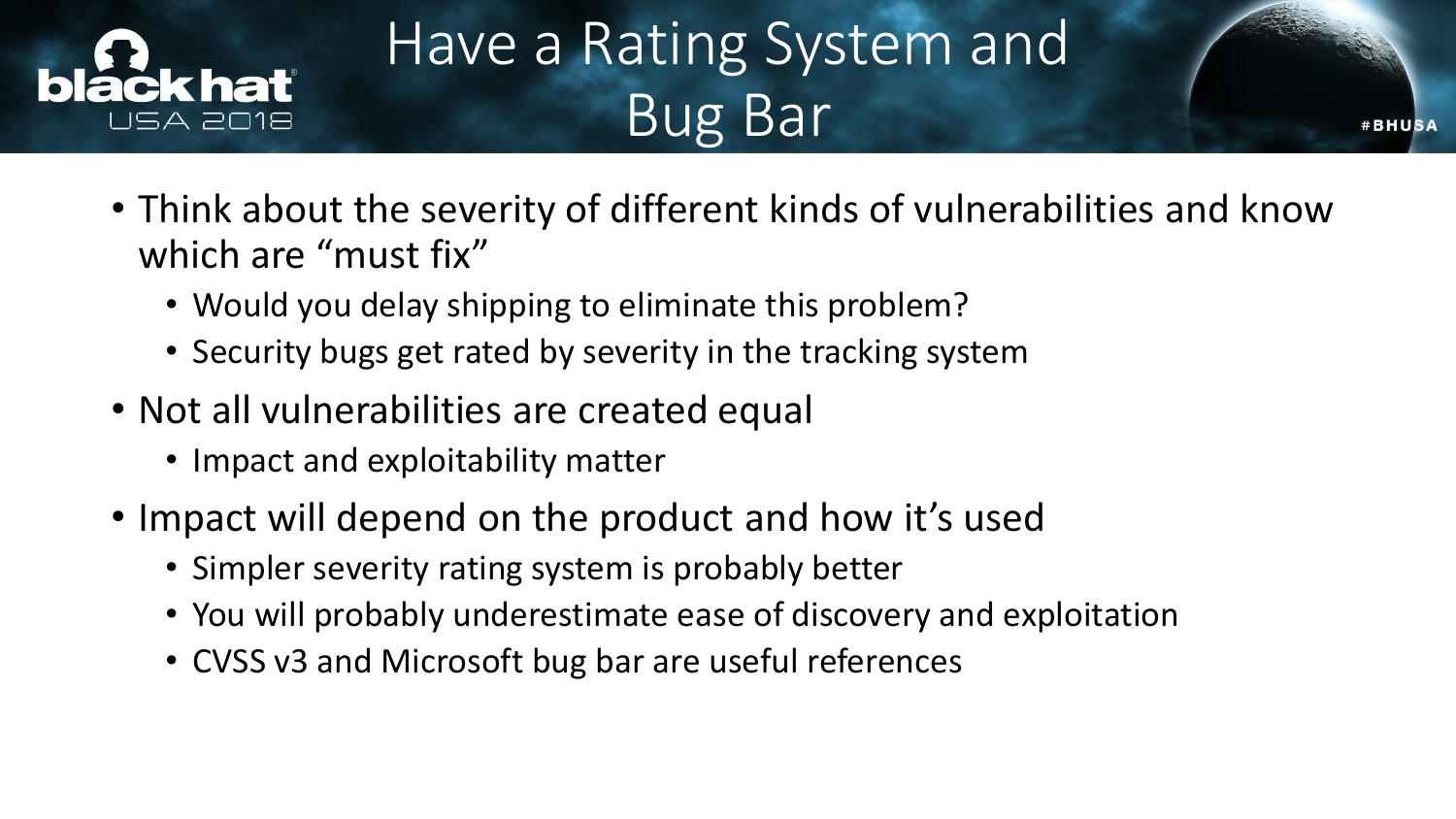

#### Secure Third Party Code

- Select secure third party code and be ready to deal with vulnerabilities in components
	- "Secure" based on CVE history, reputation, developer having an SDL process
	- Cases range from embedding a product to copying a snippet of source code
	- Have an inventory
	- Have a plan to evaluate and respond
- Nobody builds everything themselves any more
	- *This is potentially more important than dealing with vulnerabilities in code you write*
- See SAFECode guide on third-party components
- Some commercial tools to help with component management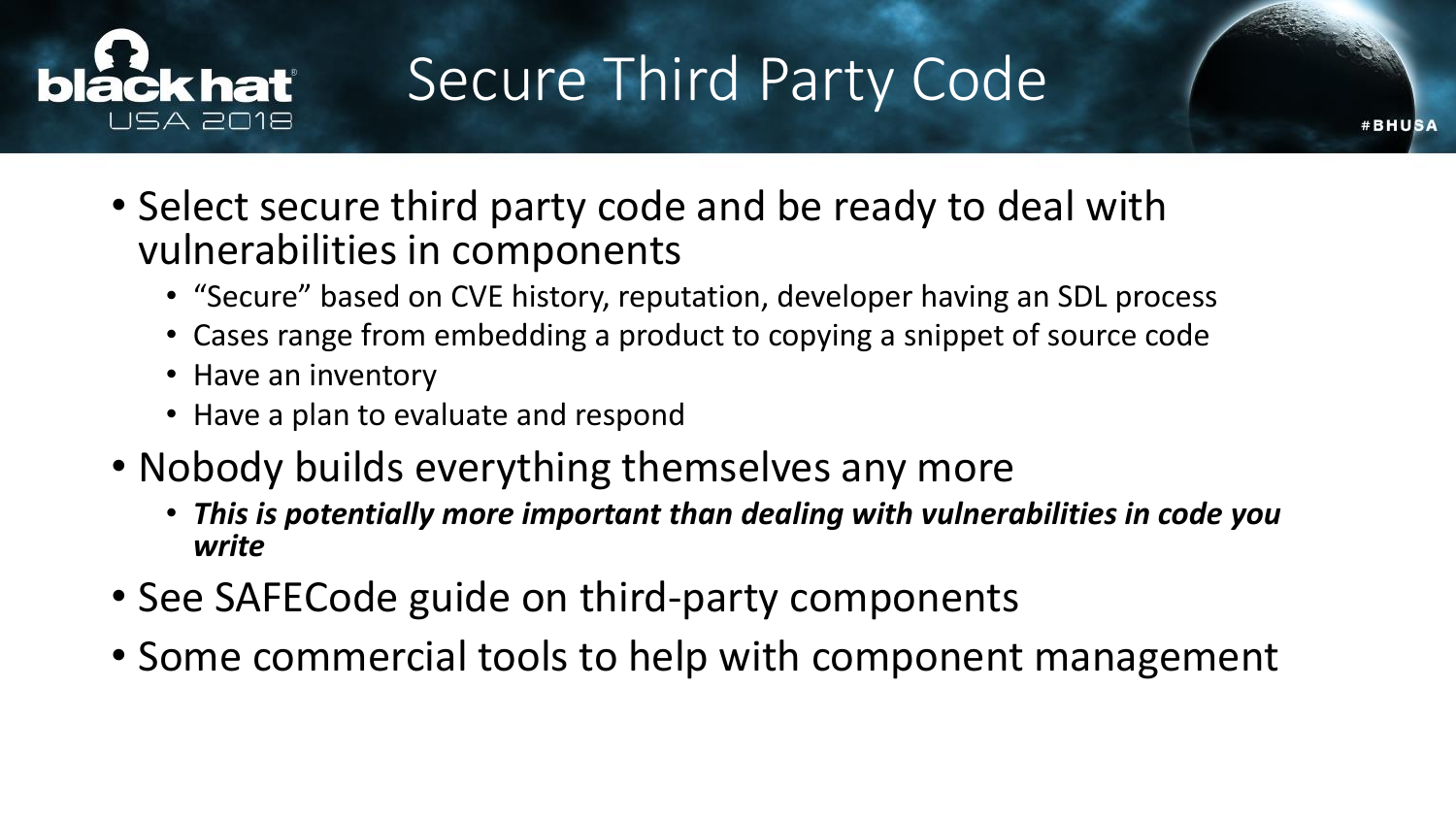

#### Do The Easy Stuff

- Adopt secure development options that are "free"
	- Built into your tools
	- Little or no impact on developers, performance
	- These are no-brainers
- The secure development options are there because they address common vulnerabilities
	- Maybe you won't experience them, but they're *common*
- Examples
	- Building with compile and build time mitigations such as ASLR and DEP
	- Banning unsafe C/C++ APIs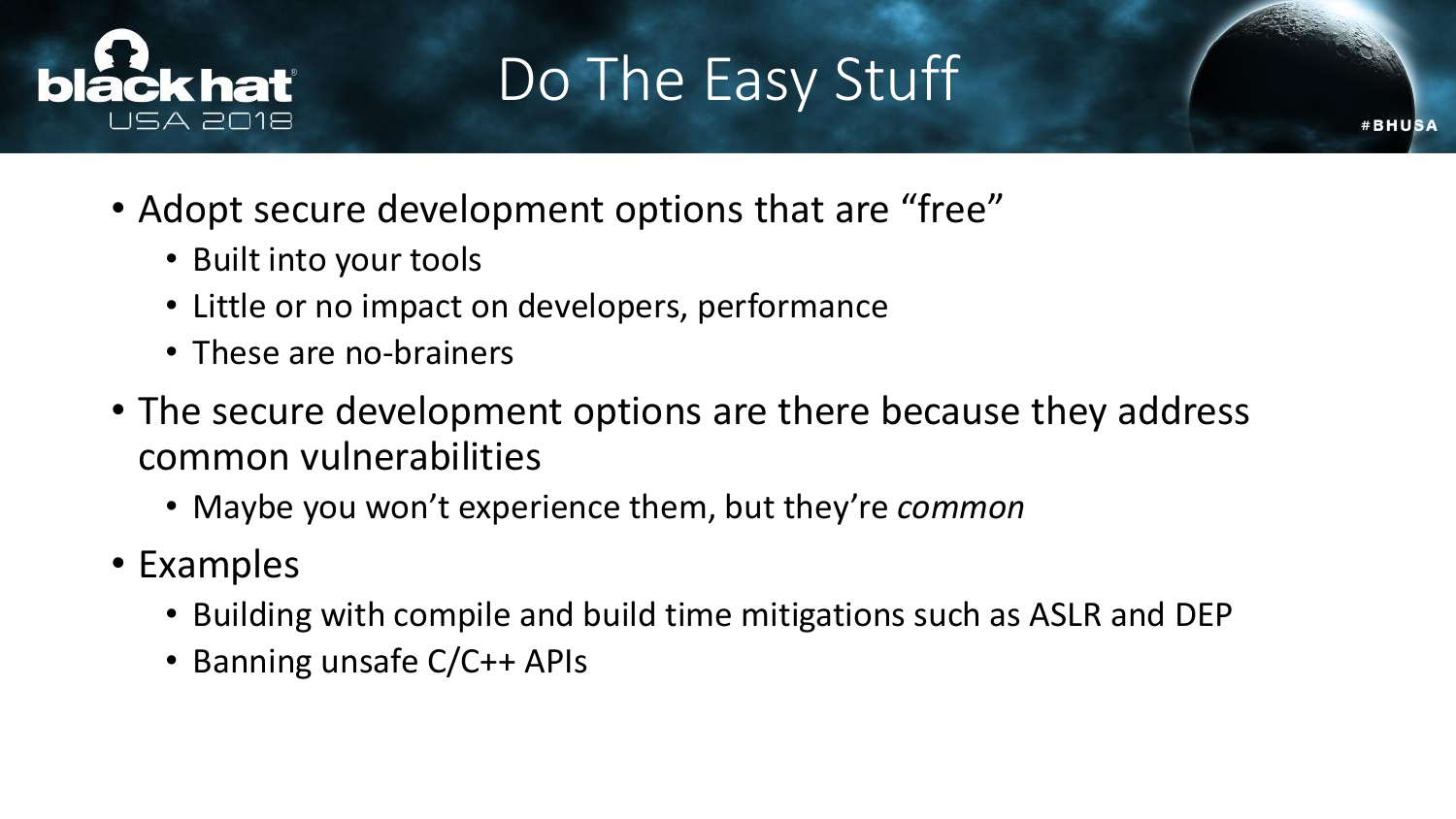

#### Motivate the Organization

- Not just the security team get executive buy-in
- Get your engineering staff signed up to shipping secure code
	- It's 2018 this shouldn't be necessary but...
	- "Why would anyone do that?"
	- "Tell them not to do that."
- Developers must understand that product security is
	- Important
	- Their job
- Message has to come from someone they'll believe, and the message has to be serious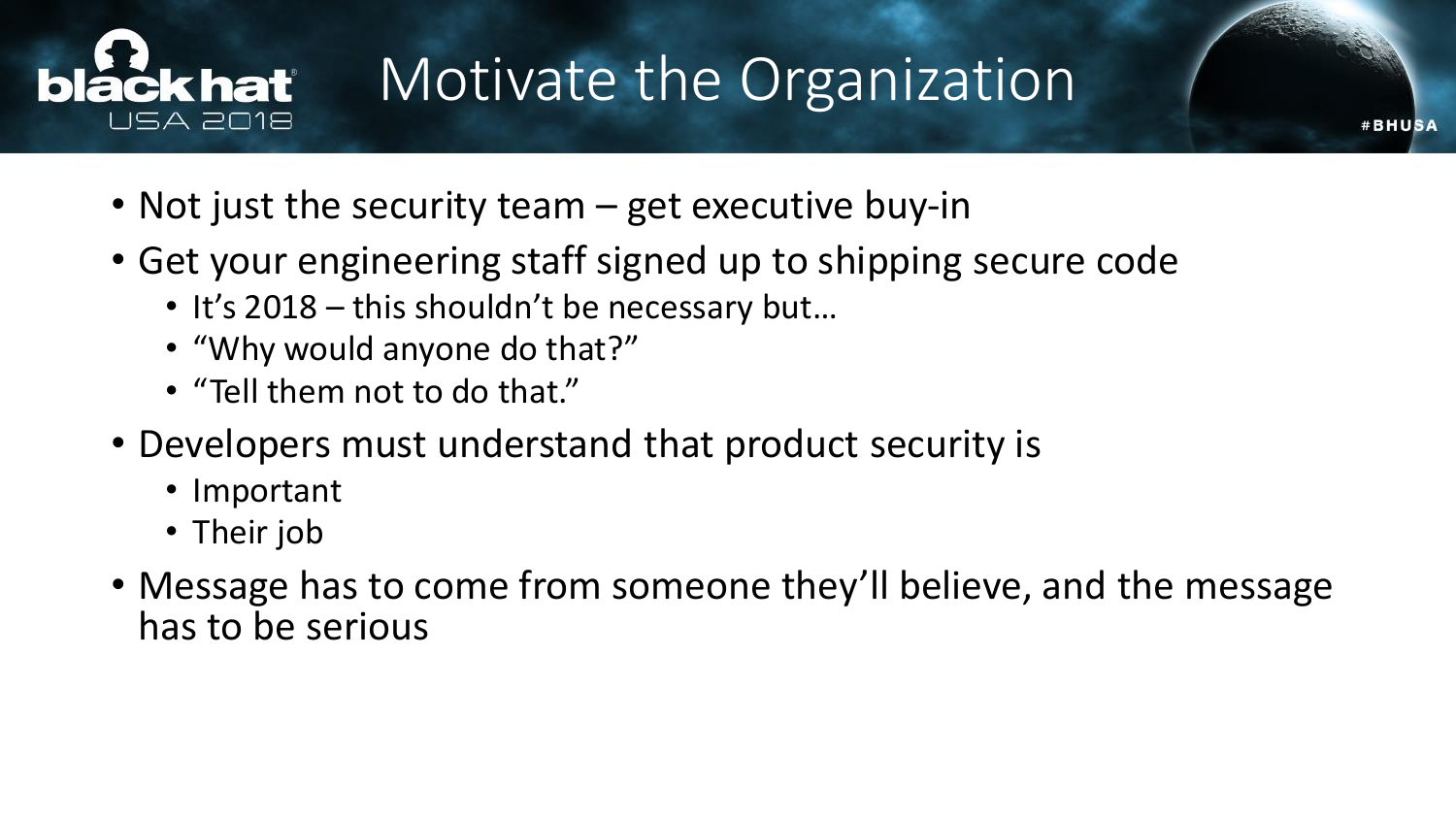

#### Train the Developers

- Once the developers are motivated, tell them what they need to do
	- Their college CS or SWE program didn't tell them  $\odot$
	- Training needs to be targeted to your developers, technology, products
- You're counting on the developers to produce secure software not the security team
- Free and commercial resources are available (although targeted to your technology and product is better)
	- OWASP
	- SAFECode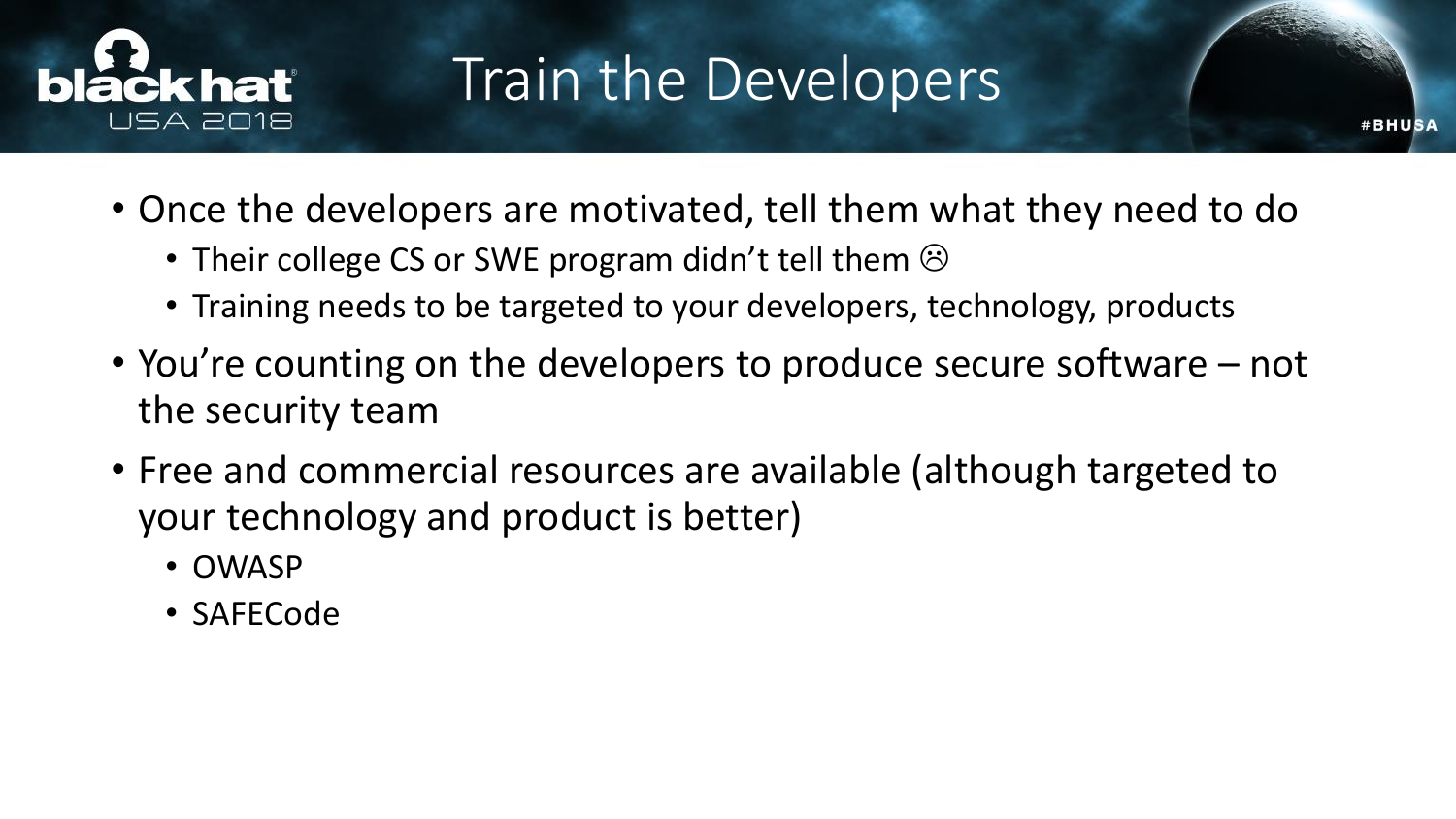

#### Have A Secure Design

**#BHUSA** 

- Design or architect the product to protect itself and the users' data
- Designed-in bad security is expensive to fix, and probably impossible to fix quickly



• The best design analysis technique is threat modeling (see below) but copying a secure architecture may also be a practical way to start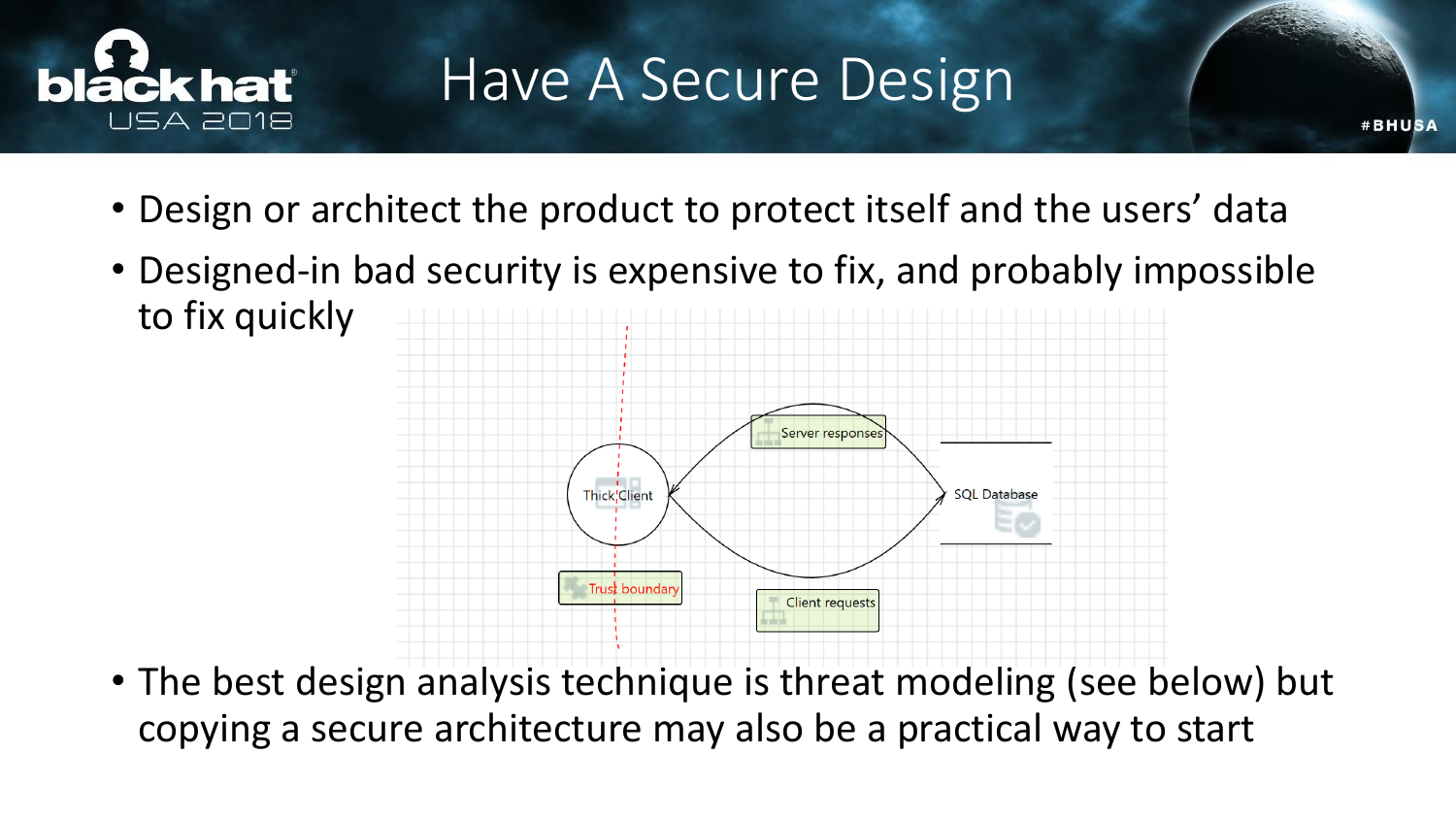#### **black hat** Use Platform Security Features USA 2018

• Don't roll your own security features if security isn't your business

- Many products require security features
	- Encryption
	- Identity and Access Management
	- Logging and Auditing
	- All are likely to be provided by platform or framework
- Use the platform features in a secure way
	- This is cheaper than rolling your own, and safer!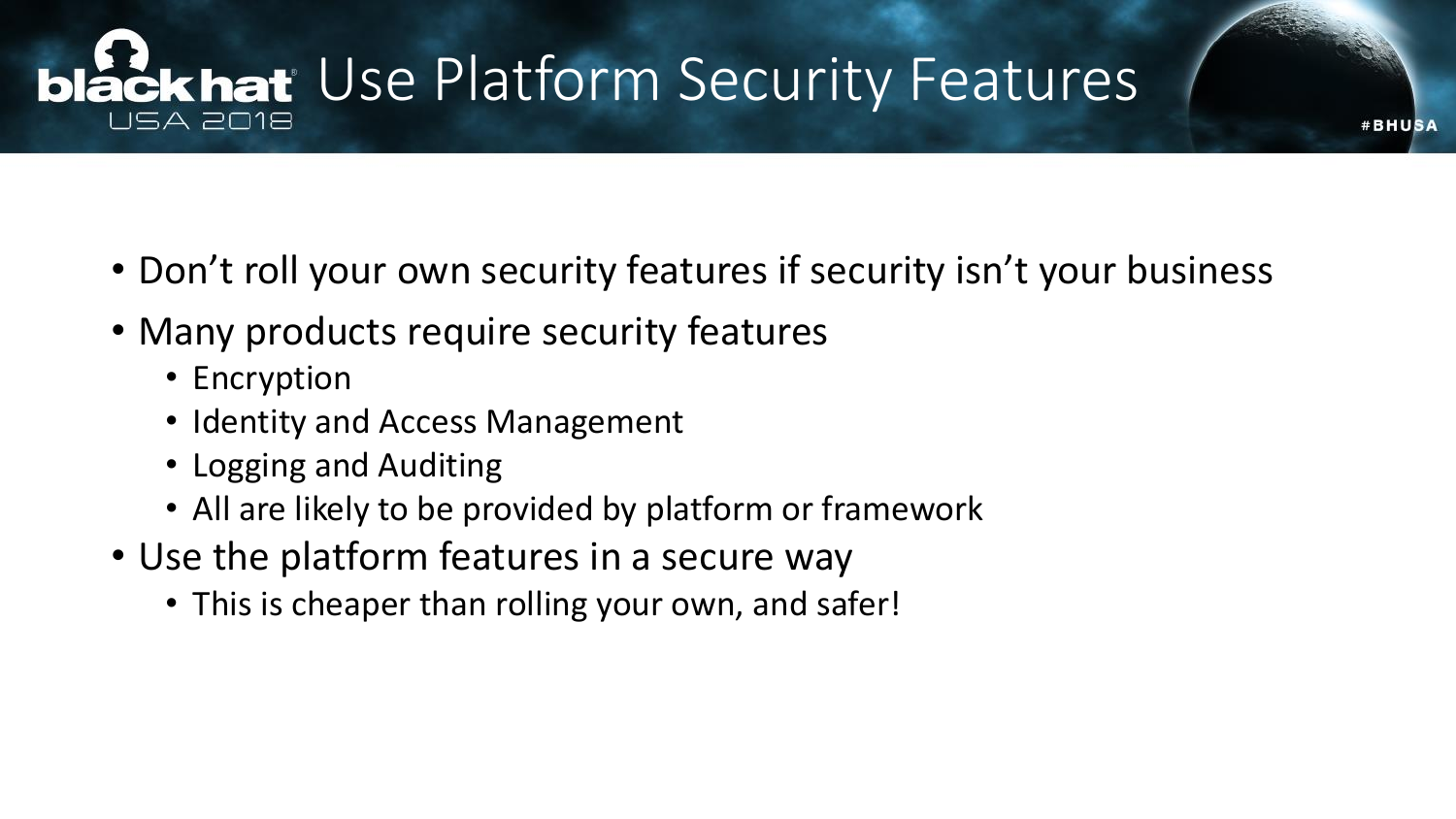

#### Minimize Attack Surface

- "Attack surface" is jargon for exposed interfaces
	- Open ports
	- Unprotected files
	- Unauthenticated services
- If you close attack surface, you have to worry less about vulnerabilities in a component
	- Users still have to use your product but there's no reason to expose something that's not used
- You can reduce attack surface with settings or code
- See the SDL book (free download) for more on attack surface
- Scanners can tell you what attack surface you've exposed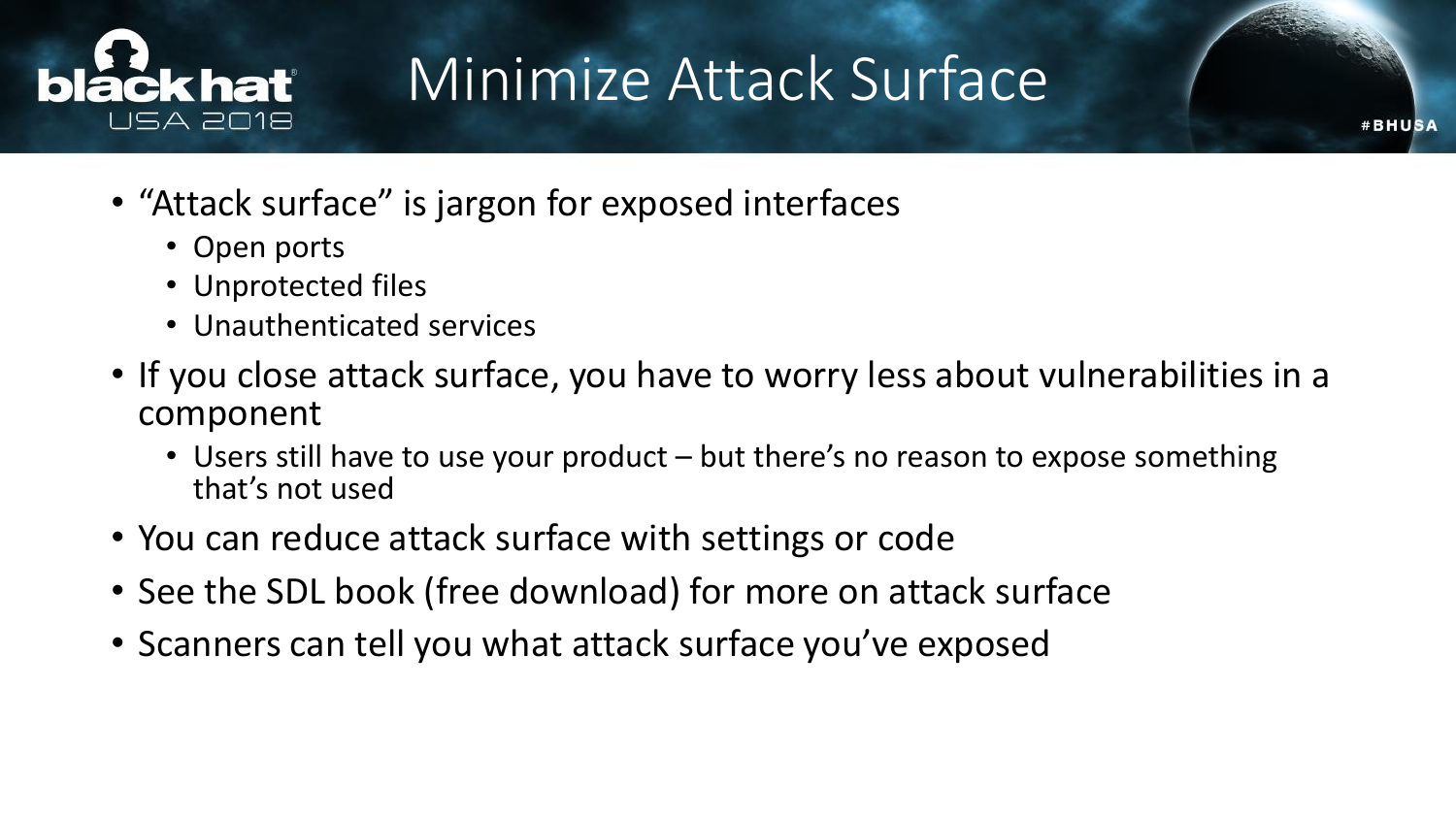#### Lackhat Avoid Code Vulnerabilities (1) JSA 2018

• Vulnerabilities from code-level errors are major source of problems

- Lots of languages and frameworks, lots of tools and techniques
- Some techniques (organizations with mature SDL do all)
	- Train your developers to avoid dangerous coding constructs
	- Use safe libraries (string handling, input and output sanitization, XSS safety)
	- Run code analysis tools
	- Run testing tools
	- Code-level penetration testing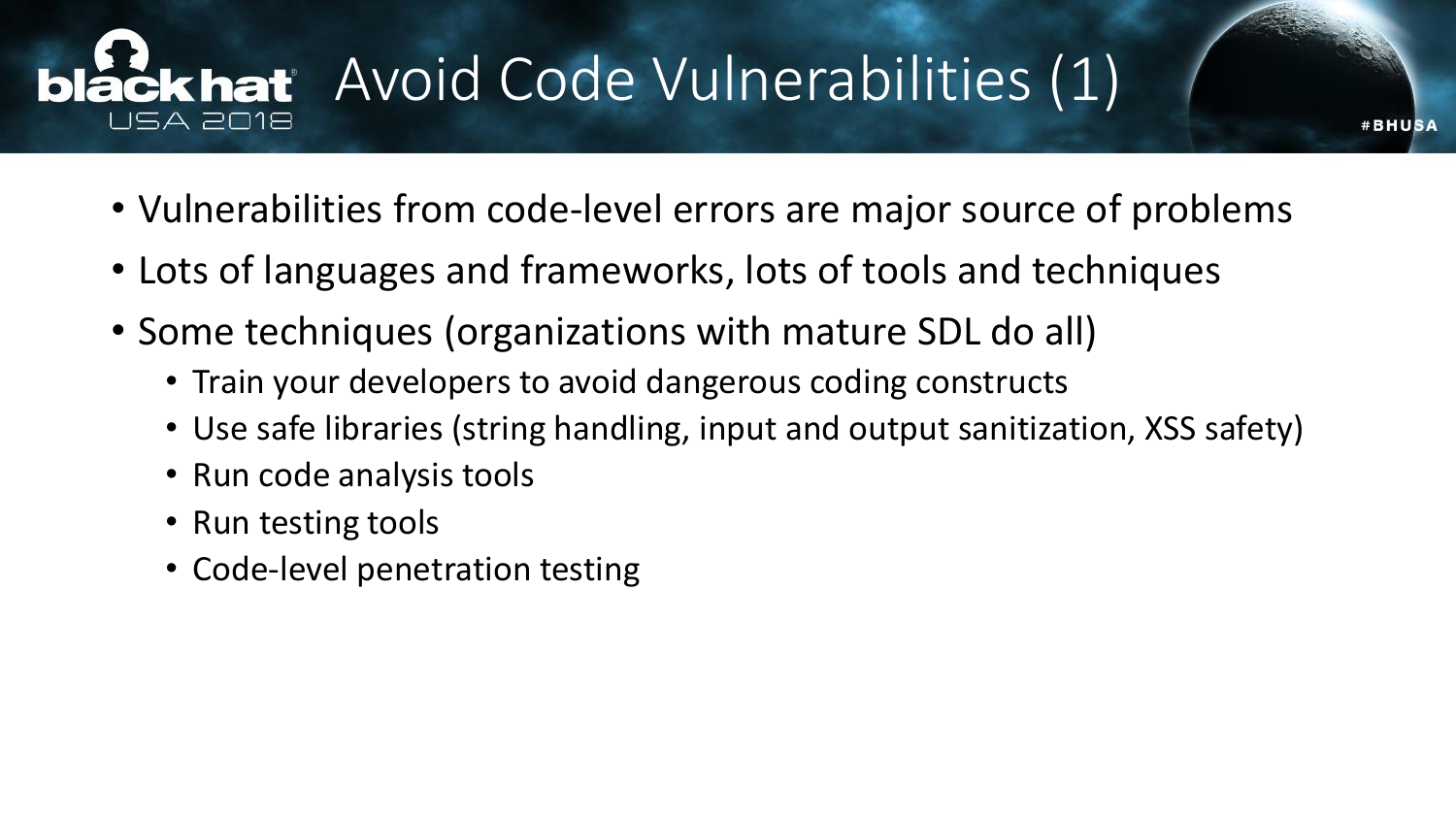#### Lackhat Avoid Code Vulnerabilities (2) USA 2018

- Don't get overwhelmed
	- Your technology narrows the problem (no buffer overruns in managed code)

- Response incidents and root cause analysis focus your effort
	- Train on the problems you (*or other companies like you*) have
	- All buffer overruns? You're already using safe libraries probably time for static analysis and maybe fuzzing
	- All XSS? Maybe time for new libraries and testing
- Trying to do everything is great, but starting out, you need to prioritize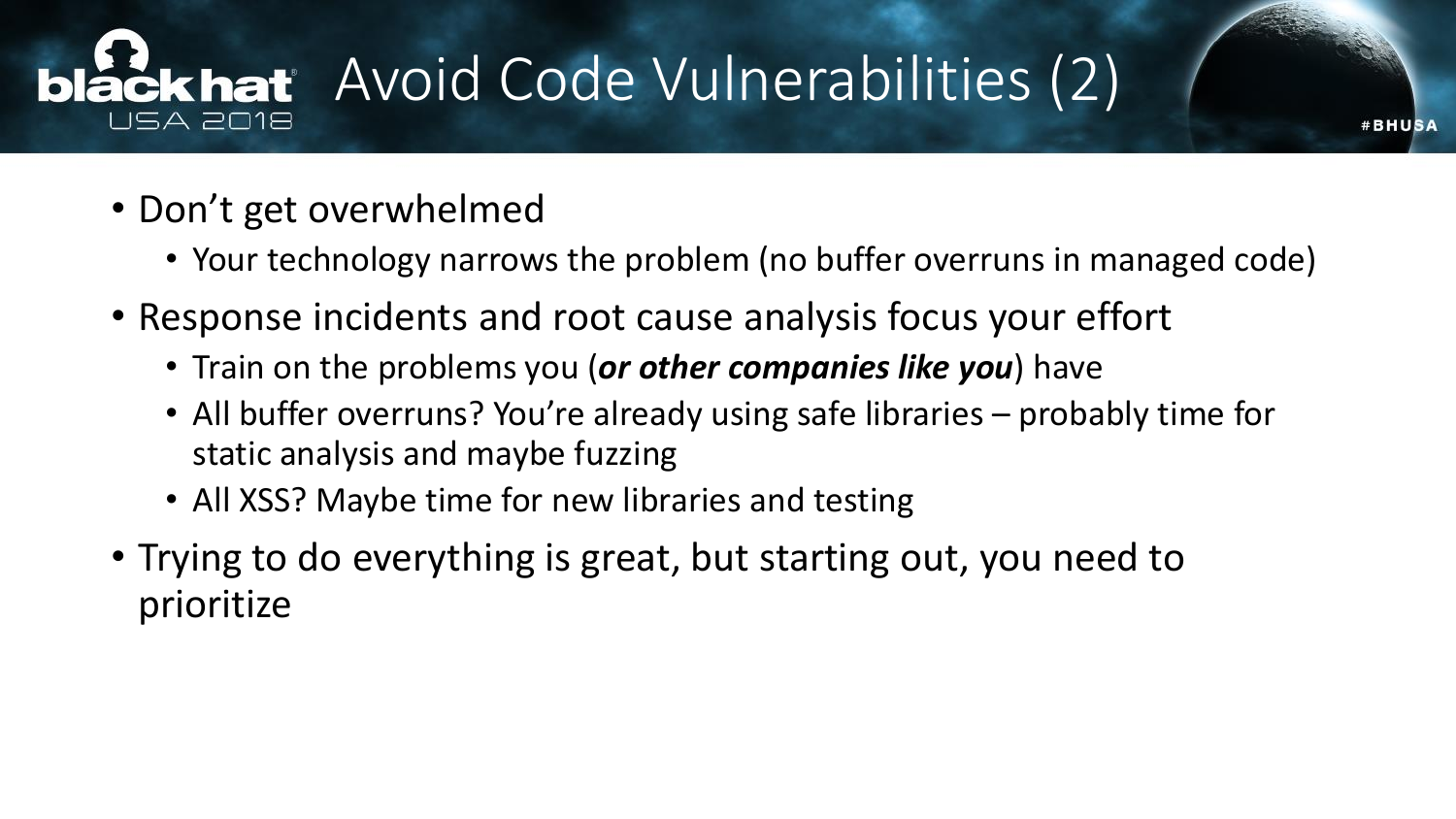# **bláckhat** Avoid Code Vulnerabilities (3)

- Integrate security into development
	- Ideally, use desktop tools rather than run tools at the end
	- Integrate security tests into your pre-deployment tests
	- If you wait for the security team to run the tools and tests, the developers won't have time to fix the bugs – "we have to ship!" – this is critical for Agile and DevOps

- Select tools and enable tests cautiously
	- Your developers will hate false positives (Google Tricorder aims for 90% true positive)
	- Many tools take a lot of "training" for your code base and application
- Lots of tool options
	- Free/OSS (OWASP, Linux Foundation CII)
	- Free tool scans if you're building OSS code
	- Commercial products
	- Services (vendor runs the tool and gives you results)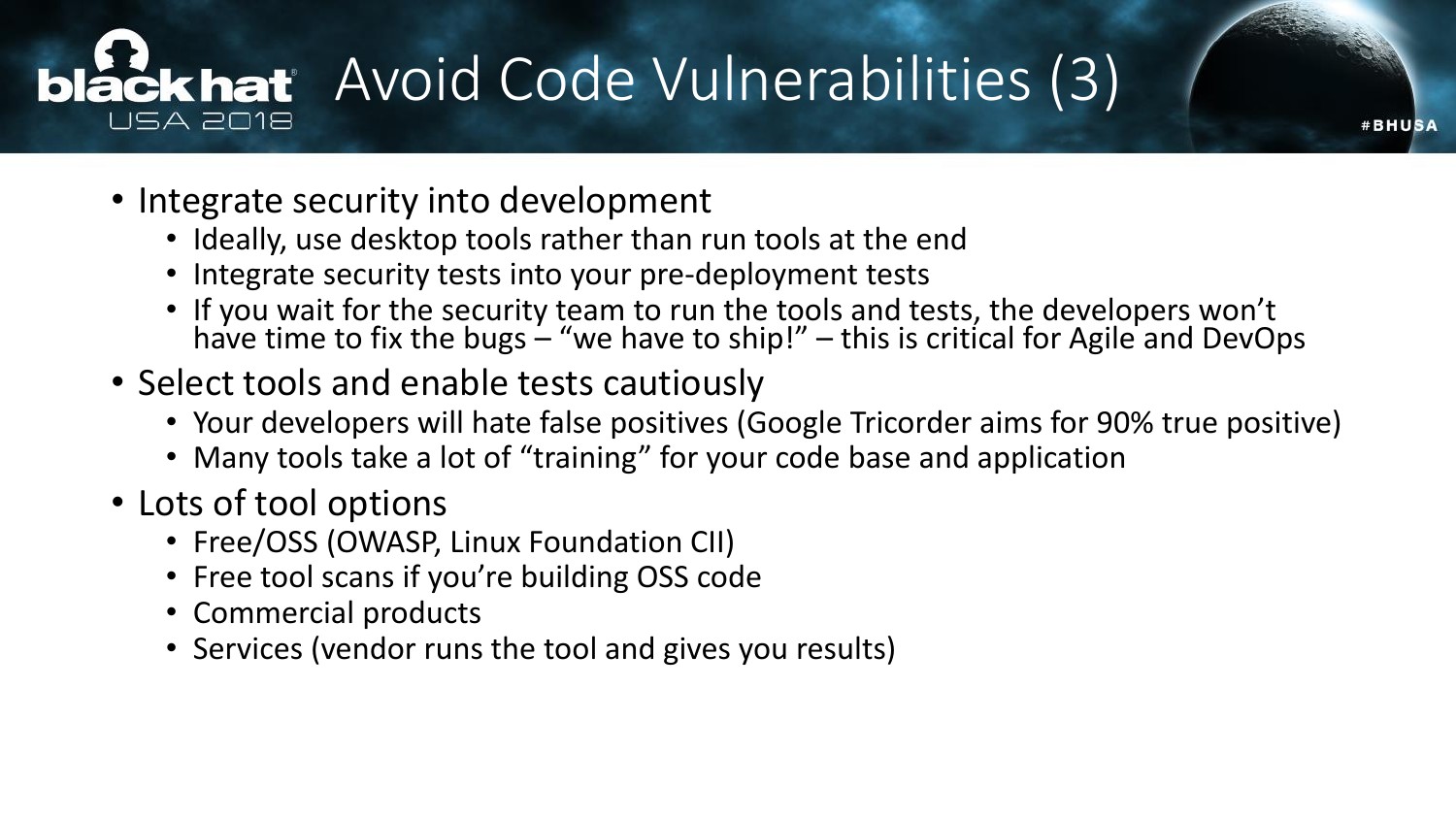

#### Threat Model

- Threat modeling addresses design errors
	- Describe your design, then think about what can go wrong in a structured way

- STRIDE vulnerabilities
- Evaluate potential vulnerabilities and fix the important ones (see "Bug Bar")
- Design level vulnerabilities are less common than code level, but they still occur
	- Can be very serious when they happen (see "Secure Design")
	- Do a high level threat model first, then come back for details
- Lots of books, guides (SAFECode guide to tactical threat modeling), free and commercial tools, consultants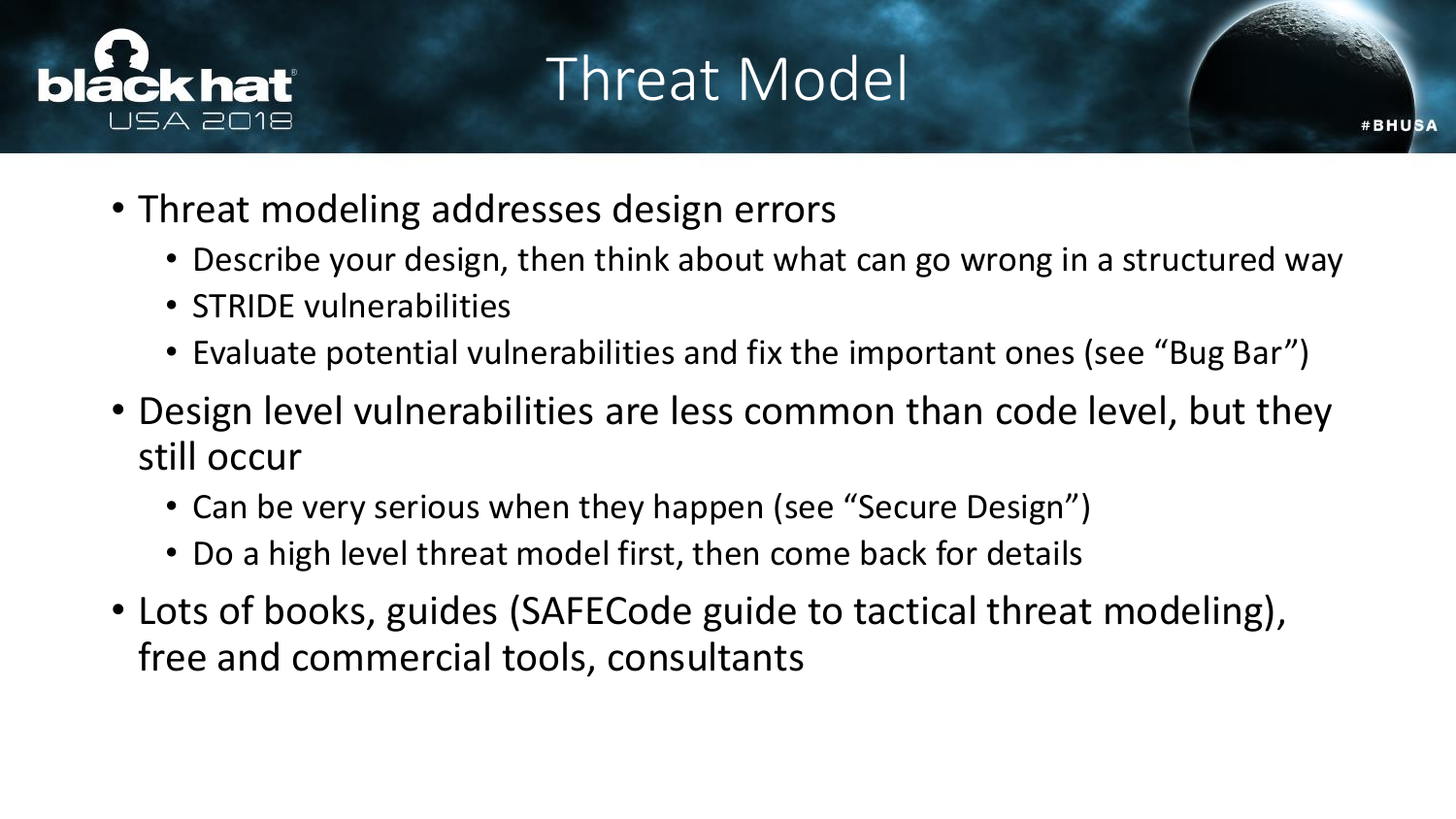

### Some Final Basics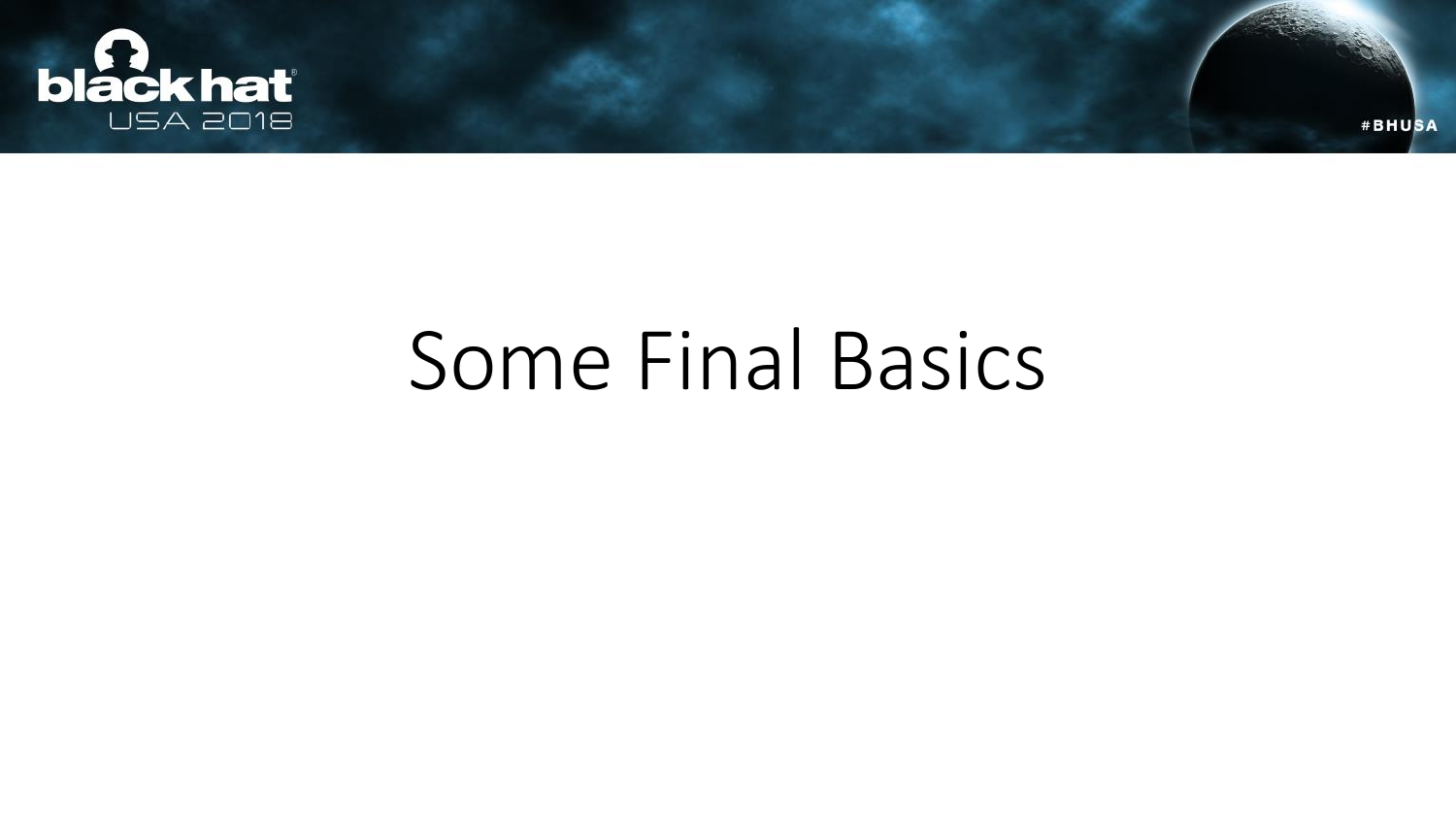

### Verify You've Done the SDL

- Understand security before you ship or deploy
	- Whether you're releasing an OS every three years or an update to a website this afternoon
- The bug tracking system should have a bug for every requirement (and for investigating/fixing every tool find)
	- If the bugs are fixed, you've done the process
	- If not, it's time for a discussion about risk
- Penetration testing consultants?
	- Maybe but know why you're using them
- I've listed verification late that's where it sits in the schedule but even if you only adopt a minimal SDL, you should verify that you've done it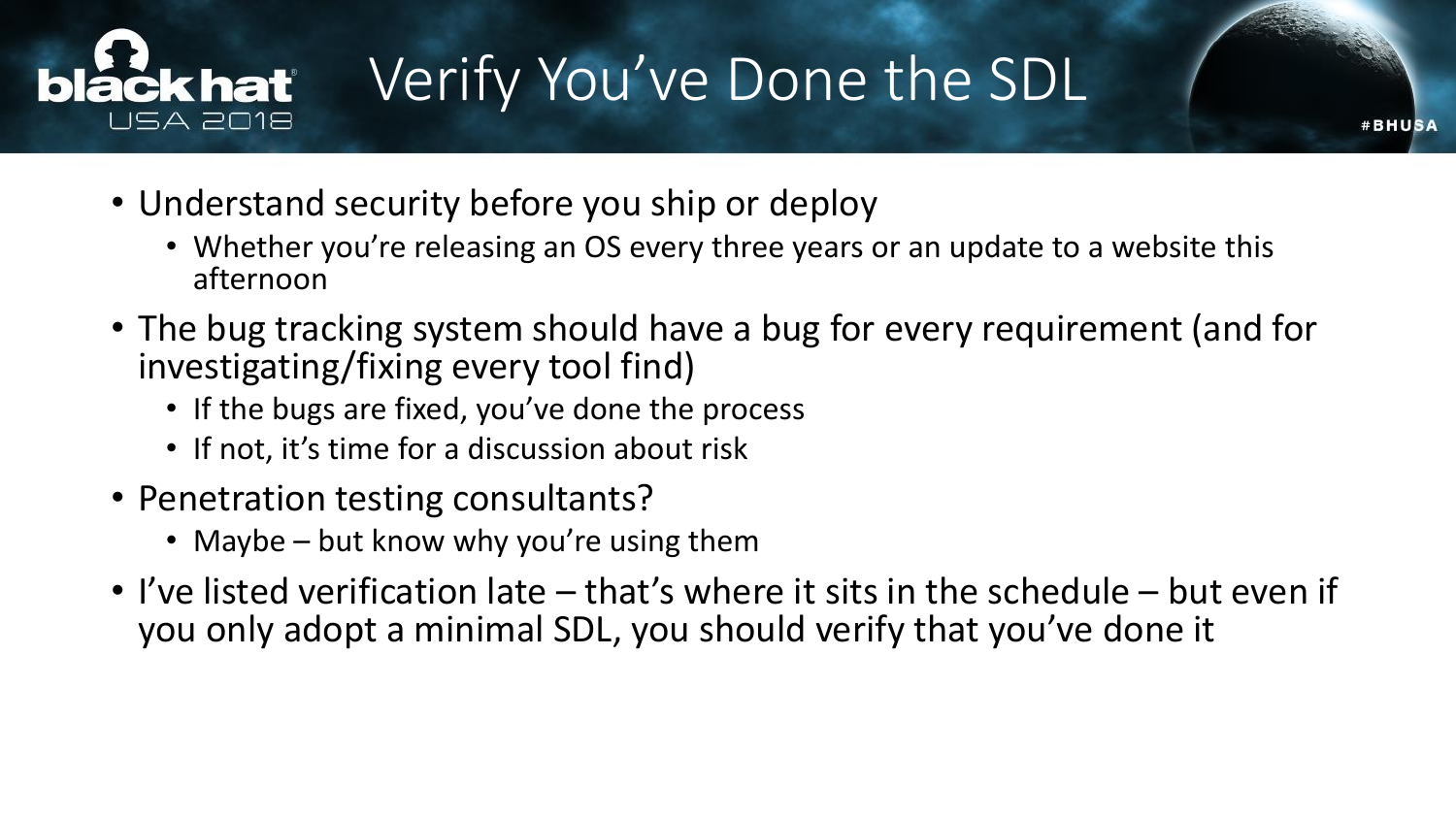#### Have A Bug Bounty Program **čkhať** ISA 2018

• A bug bounty is a great complement to (or component of) a response process and SDL

- You pay external researchers for finding and reporting vulnerabilities
	- Great input to your root cause analysis and SDL updating
- It's not a substitute for having an SDL process
	- A good way to have the same experience over and over…
	- So if you're not doing at least some of the design and code parts of the SDL process, don't expect a bug bounty to add much to your product security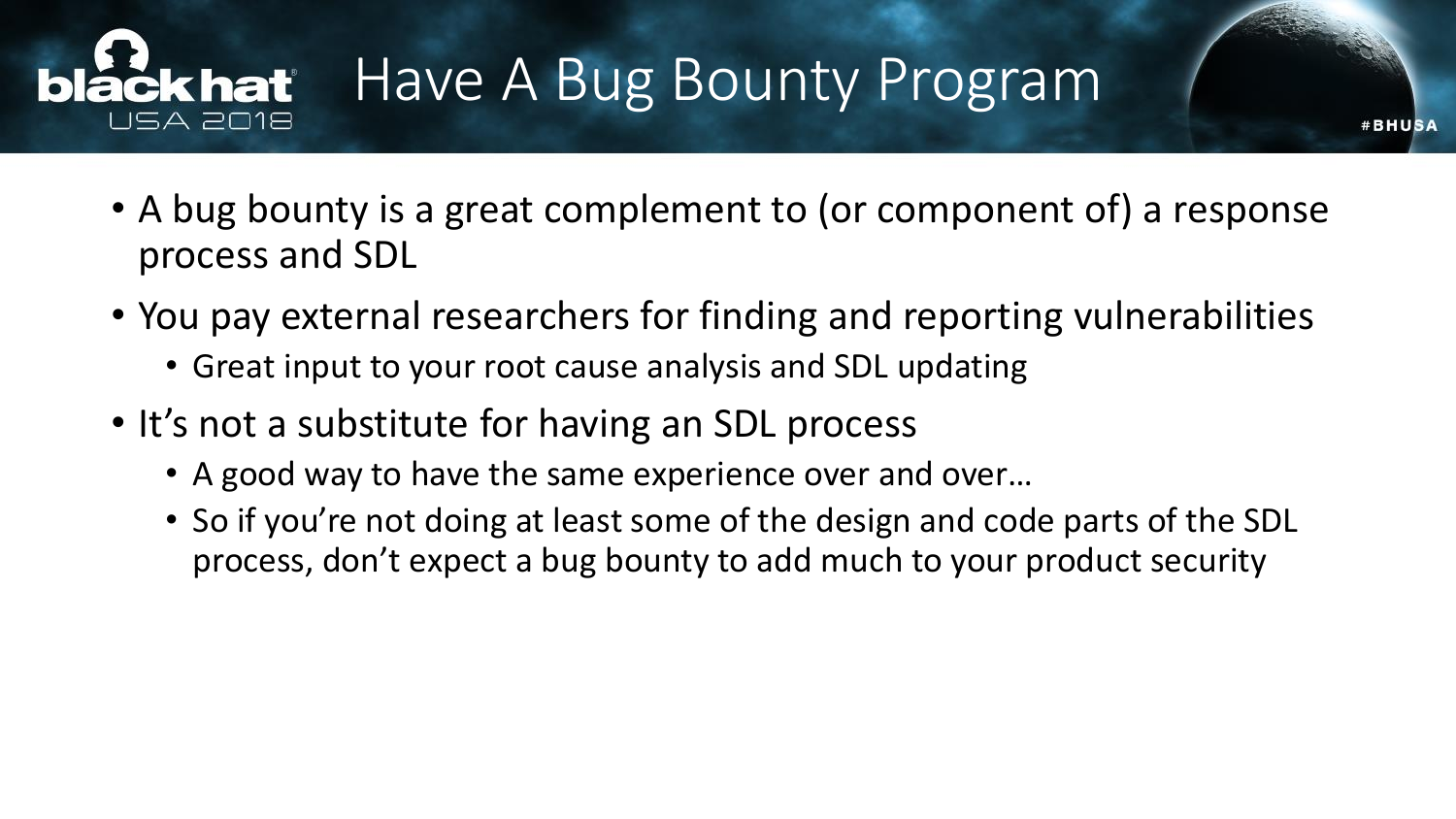

#### **Conclusions**

- SDL is an effective way to integrate security from attack into your software
- Full SDL process has a lot of parts, but adoption can be staged or tailored for affordability
- Principles are important
	- The developers build code that's secure
	- Root cause analysis drives your priorities
- A few basics to get started
	- Response process and root cause analysis
	- Management of third party component security